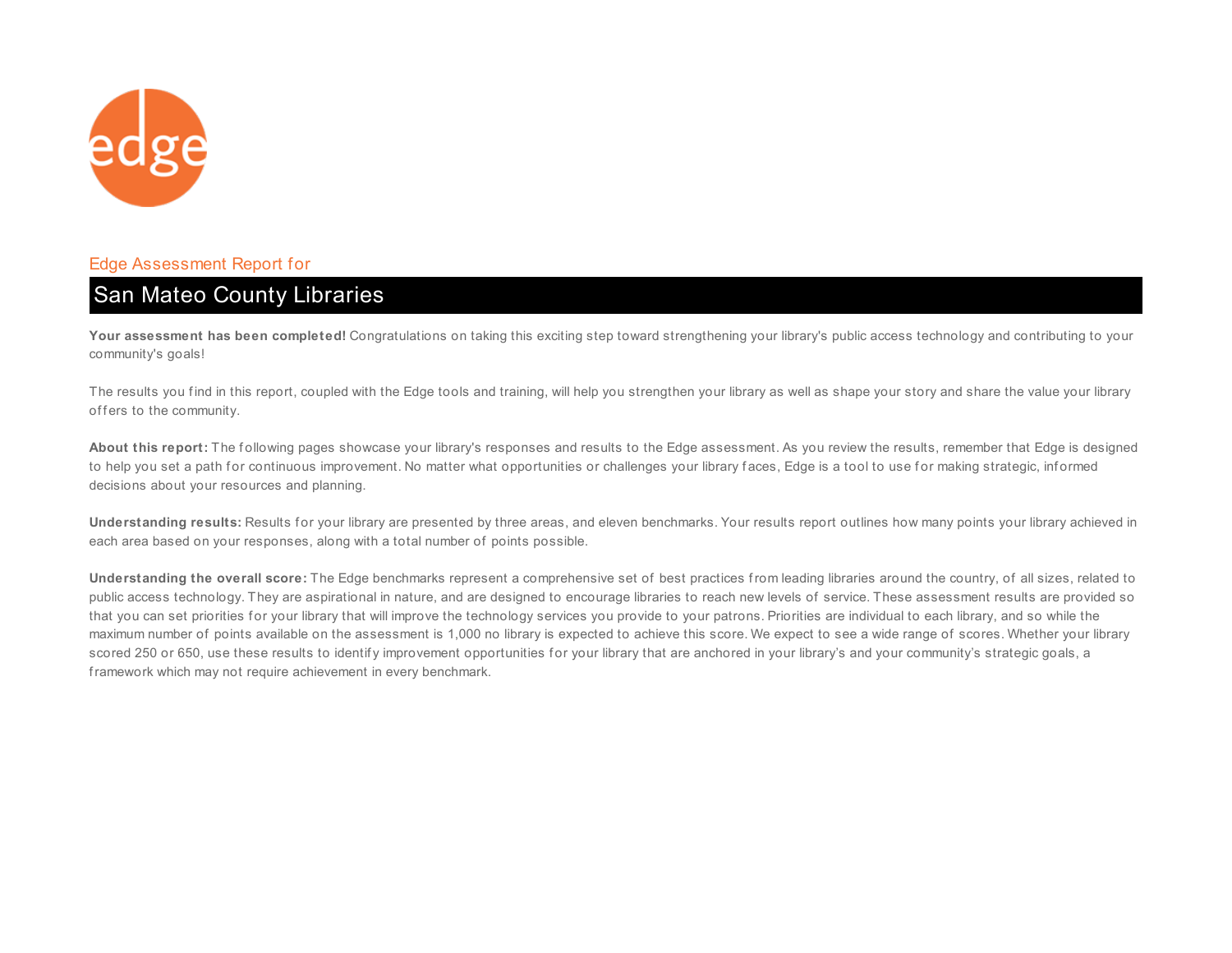#### **Results for San Mateo County Libraries**

| Strategic Area                   | Benchmark                      | Aug 2013 | Current<br>Sep 2016 |
|----------------------------------|--------------------------------|----------|---------------------|
|                                  | 1. Digital literacy            | 60/75    | 75/75               |
|                                  | 2. Digital tools and resources | 90/105   | 100/105             |
| <b>Community Value</b>           | 3. Meeting key community needs | 75/130   | 110/130             |
|                                  | Total                          | 225/310  | 285/310             |
|                                  |                                |          |                     |
|                                  | 4. Strategy and evaluation     | 75/155   | 95/155              |
|                                  | 5. Strategic partnerships      | 35/75    | 60/75               |
| <b>Engaging the Community</b>    | 6. Sharing best practices      | 60/65    | 55/65               |
|                                  | Total                          | 170/295  | 210/295             |
|                                  |                                |          |                     |
|                                  | 7. Planning and policies       | 40/50    | 50/50               |
|                                  | 8. Staff expertise             | 50/80    | 75/80               |
|                                  | 9. Devices and bandwidth       | 60/135   | 105/135             |
| <b>Organizational Management</b> | 10. Technology management      | 65/90    | 80/90               |
|                                  | 11. Technology inclusiveness   | 25/40    | 0/40                |
|                                  | Total                          | 240/395  | 310/395             |

Level 1 attributes are considered foundational for all library types. These resources, activities, or programs are generally simple and low cost to implement.

Level 2 attributes are generally applicable in most library communities, though a community needs assessment may reveal that some of these resources and services may not create as much value to the community as others.

Level 3 attributes are generally more costly or difficult to implement but are at the forefront of innovative activities, resources, and services that will help put the library at the center of digital inclusion in the community.

#### *Your Library Achieved*

|                    | Aug 2013 | Current<br>Sep 2016 |
|--------------------|----------|---------------------|
| Level 1 Attributes | 70%      | 80%                 |
| Level 2 Attributes | 40%      | 70%                 |
| Level 3 Attributes | 13%      | 50%                 |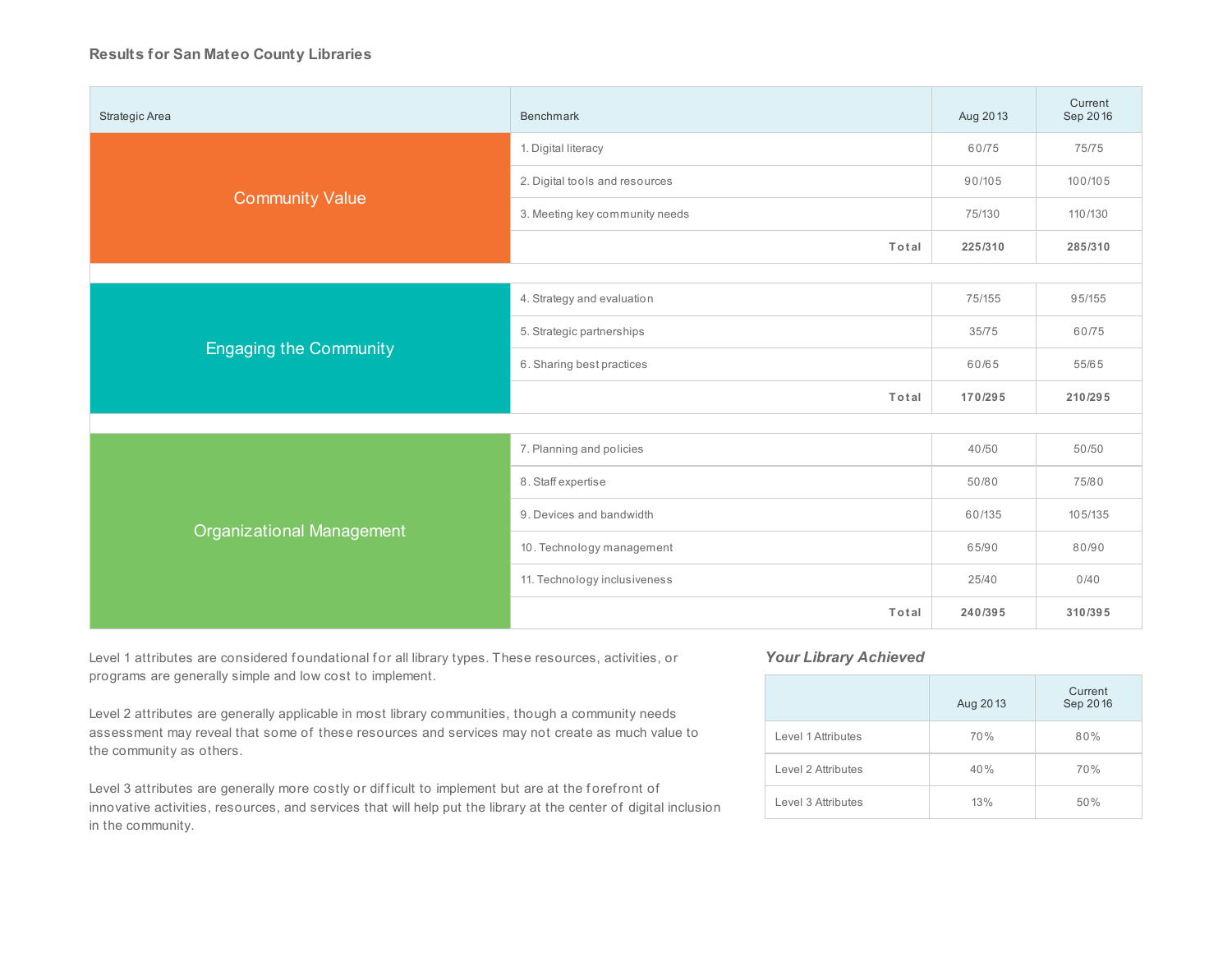Libraries provide assistance and training with the goal of increasing the level of digital literacy in the community

**1.1**

The library has curricula for and provides regularly scheduled digital literacy training.

|                |                                                                                                                                                        | Aug 2013                                     |                 | <b>Current</b><br><b>Sep 2016</b>         |                 |
|----------------|--------------------------------------------------------------------------------------------------------------------------------------------------------|----------------------------------------------|-----------------|-------------------------------------------|-----------------|
| Level          | Attribute                                                                                                                                              | <b>Library response</b>                      | Points achieved | <b>Library response</b>                   | Points achieved |
|                | Curricula and in-person classes are available in at least one library<br>location in the following topics:<br>Basic computer skills                    | Yes                                          |                 | Yes                                       |                 |
|                | Office productivity software                                                                                                                           | Yes                                          |                 | Yes                                       |                 |
|                | Internet searching                                                                                                                                     | Yes                                          |                 | Yes                                       | 15/15           |
| $1 - 3$        | Privacy and security                                                                                                                                   | No, would like to but<br>cannot at this time | 15/15           | No, but plan to do so<br>in the next year |                 |
|                | Library resources                                                                                                                                      | Yes                                          |                 | Yes                                       |                 |
|                | Social media                                                                                                                                           | Yes                                          |                 | Yes                                       |                 |
|                | Multi-media (e.g. photo, video, audio)                                                                                                                 | No, would like to but<br>cannot at this time |                 | Yes                                       |                 |
| $\overline{2}$ | In-person training classes are available for patron-owned devices<br>(e.g., eReaders, iPods, tablets, smartphones) in at least one library<br>location | Yes                                          | 5/5             | Yes                                       | 5/5             |
| 3              | In-person technology classes are available in languages other than<br>English in at least one library location                                         | Yes                                          | 5/5             | Yes                                       | 5/5             |
|                |                                                                                                                                                        | Total                                        | 25/25           |                                           | 25/25           |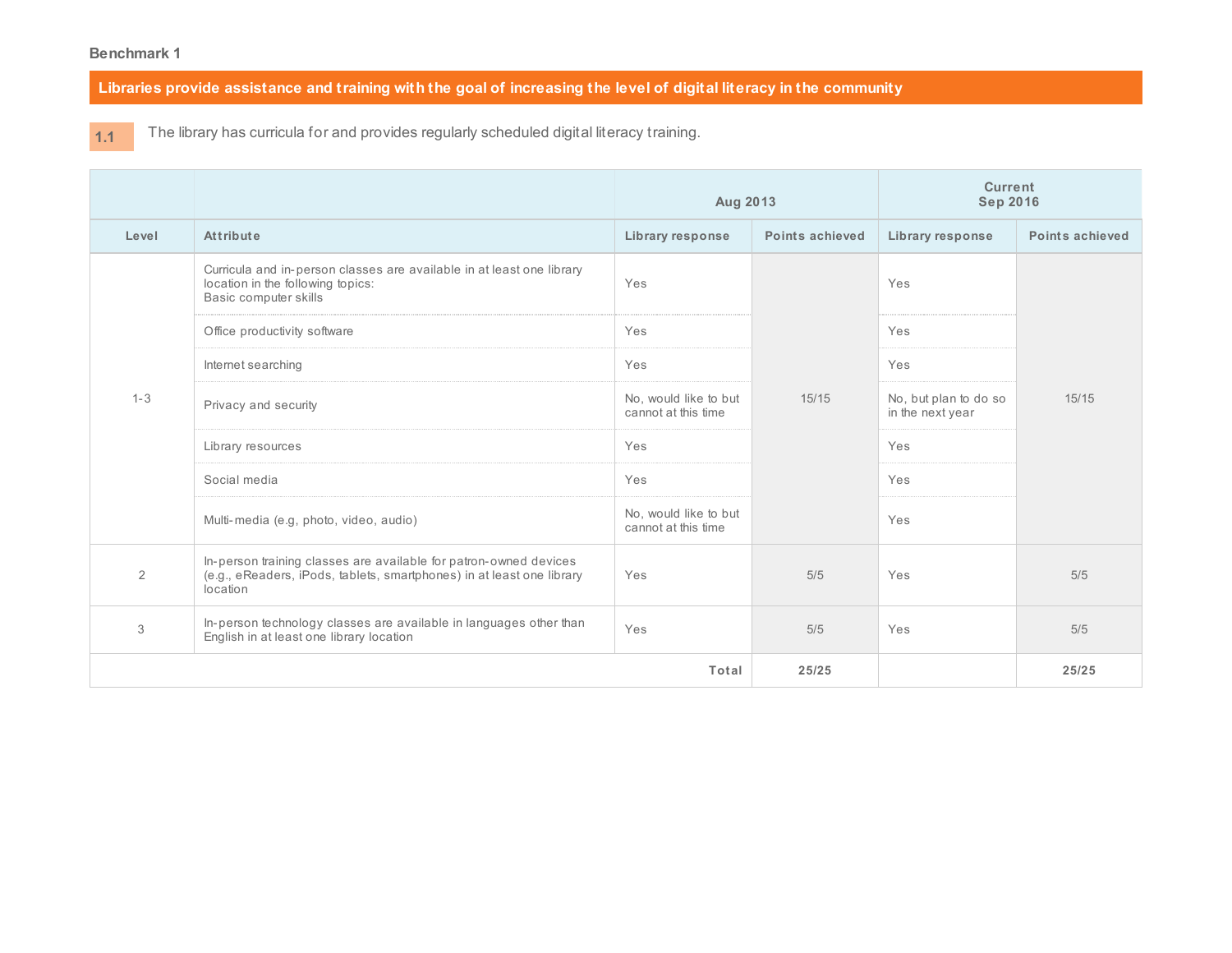|                |                                                                                                                                                                        | Aug 2013                                     |                 | <b>Current</b><br><b>Sep 2016</b> |                 |
|----------------|------------------------------------------------------------------------------------------------------------------------------------------------------------------------|----------------------------------------------|-----------------|-----------------------------------|-----------------|
| Level          | Attribute                                                                                                                                                              | Library response                             | Points achieved | Library response                  | Points achieved |
|                | One-on-one technology help for patrons is available on-demand for at<br>least 10 minute sessions at all library locations                                              | Yes                                          | 20/20           | <b>Yes</b>                        | 20/20           |
| 2              | One-on-one technology help is available for patrons on-demand or by<br>appointment for at least 30 minute sessions at all library locations                            | No, would like to but<br>cannot at this time | 0/15            | Yes                               | 15/15           |
| $\overline{2}$ | One-on-one help is available on-demand or by appointment for<br>patron-owned devices (e.g., eReaders, tablets, iPods, smartphones) in<br>at least one library location | Yes                                          | 10/10           | <b>Yes</b>                        | 10/10           |
| 3              | One-on-one help is available in languages other than English in at<br>least one library location                                                                       | Yes                                          | 5/5             | Yes                               | 5/5             |
|                | Total                                                                                                                                                                  |                                              | 35/50           |                                   | 50/50           |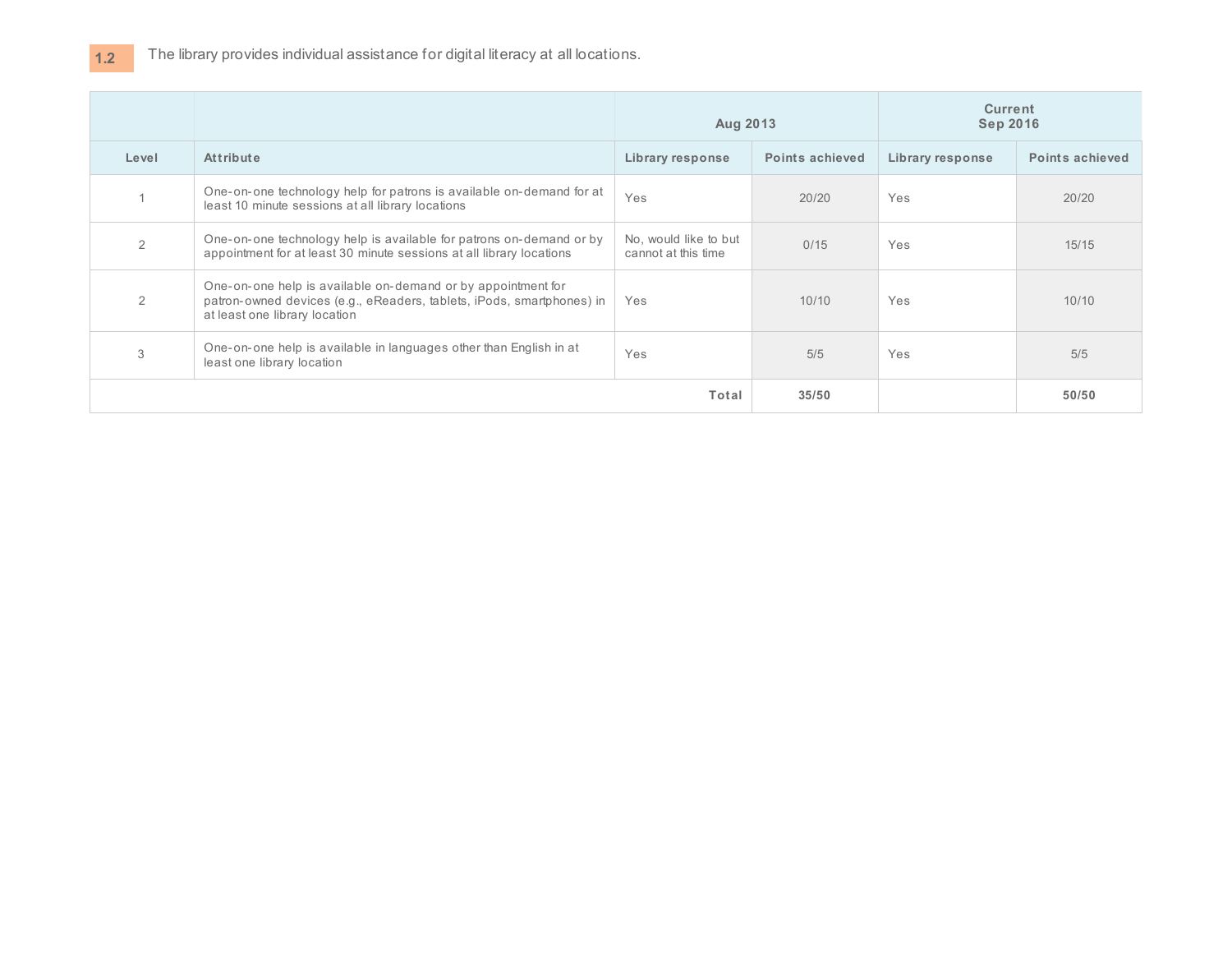Libraries provide access to relevant digital content and enable community members to create their own digital content

**2.1**

The library supports the creation of digital content on public access computers.

|                |                                                                                                                                                                                                | Aug 2013                                         |                        | <b>Current</b><br><b>Sep 2016</b> |                        |
|----------------|------------------------------------------------------------------------------------------------------------------------------------------------------------------------------------------------|--------------------------------------------------|------------------------|-----------------------------------|------------------------|
| Level          | Attribute                                                                                                                                                                                      | Library response                                 | <b>Points achieved</b> | Library response                  | <b>Points achieved</b> |
|                | Patrons have the ability to retrieve data from and store data to portable<br>devices (e.g., thumb drives, external hard drives, PDAs) while using<br>public computers at all library locations | Yes                                              | 10/10                  | Yes                               | 10/10                  |
|                | Office productivity software (e.g., word processing, spreadsheets,<br>presentations) available at all library locations                                                                        | Yes                                              | 10/10                  | Yes                               | 10/10                  |
| $\overline{2}$ | Photo editing software (e.g., Photoshop, GIMP) is available in at least<br>50% of library locations                                                                                            | Yes                                              | 10/10                  | Yes                               | 10/10                  |
| 3              | Video/audio recording and editing software is available in at least one<br>library location                                                                                                    | No, but plan to do<br>so in the next year        | 0/5                    | Yes                               | 5/5                    |
| 3              | Web development software (e.g. Dreamweaver, CoffeeCup) is<br>available in at least one library location                                                                                        | No, we have no<br>plans to do so at this<br>time | 0/5                    | Yes                               | 5/5                    |
|                |                                                                                                                                                                                                | Total                                            | 30/40                  |                                   | 40/40                  |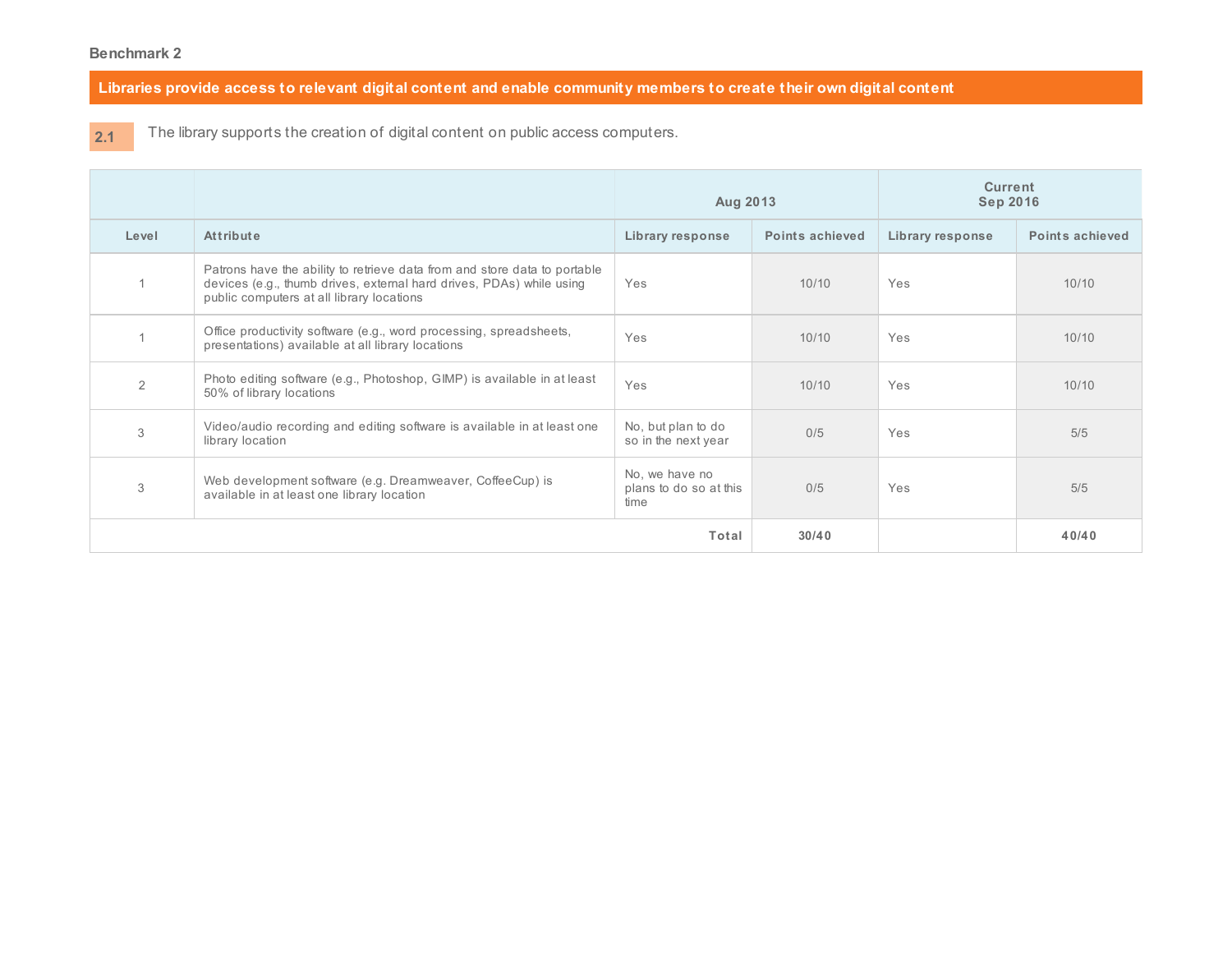|                |                                                                                                                                 | Aug 2013         |                        | <b>Current</b><br><b>Sep 2016</b> |                 |
|----------------|---------------------------------------------------------------------------------------------------------------------------------|------------------|------------------------|-----------------------------------|-----------------|
| Level          | <b>Attribute</b>                                                                                                                | Library response | <b>Points achieved</b> | Library response                  | Points achieved |
|                | Website links are checked and content is updated at least monthly                                                               | Yes              | 10/10                  | Yes                               | 10/10           |
| $\overline{2}$ | Library website analytics (number of website visitors, traffic types,<br>popular pages) are reviewed at least quarterly         | Yes              | 10/10                  | Yes                               | 10/10           |
|                | Subscription content (e.g., Ebsco databases, Freegal, Learning<br>Express, Lynda) usage reports are reviewed at least quarterly | Yes              | 5/5                    | Yes                               | 5/5             |
| 3              | A content inventory of the library's website is performed at least<br>annually                                                  | Yes              | 5/5                    | Yes                               | 5/5             |
|                |                                                                                                                                 | Total            | 30/30                  |                                   | 30/30           |

#### **2.3** The library provides access to information resources through its website.

|               |                                                                                                                                                                                           | Aug 2013                                         |                 | <b>Current</b><br><b>Sep 2016</b>                |                 |
|---------------|-------------------------------------------------------------------------------------------------------------------------------------------------------------------------------------------|--------------------------------------------------|-----------------|--------------------------------------------------|-----------------|
| Level         | Attribute                                                                                                                                                                                 | Library response                                 | Points achieved | Library response                                 | Points achieved |
|               | eBooks can be downloaded through the library's website                                                                                                                                    | Yes                                              | 10/10           | Yes                                              | 10/10           |
|               | Audio books can be downloaded through the library's website                                                                                                                               | Yes                                              | 10/10           | Yes                                              | 10/10           |
| $\mathcal{P}$ | The library selects and organizes online resources to help patrons<br>learn digital literacy skills (e.g., how-to-guides and videos, tutorials,<br>practice activities)                   | Yes                                              | 5/5             | Yes                                              | 5/5             |
| 2             | The library offers access to online interactive language learning tools<br>through its website (e.g. Mango, Livemocha) and/or language learning<br>software (e.g. Rosetta Stone, Auralog) | Yes                                              | 5/5             | Yes                                              | 5/5             |
| 3             | The library provides real-time reference services (through short<br>message services, instant messaging, Skype, Twitter, texting, or other<br>interactive applications)                   | No, we have no<br>plans to do so at this<br>time | 0/5             | No, we have no<br>plans to do so at this<br>time | 0/5             |
|               |                                                                                                                                                                                           | Total                                            | 30/35           |                                                  | 30/35           |

**2.2**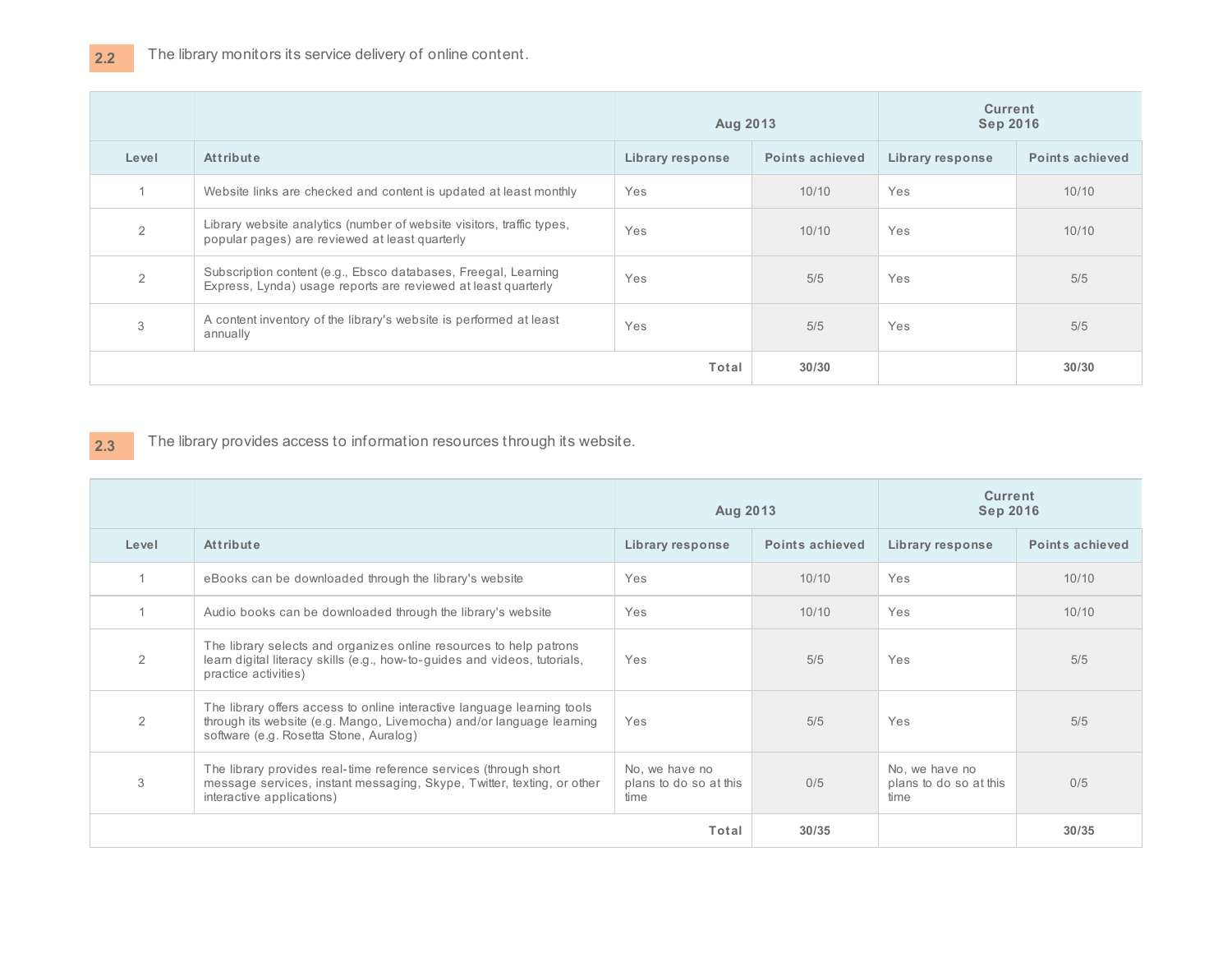Libraries provide technology resources to help patrons meet important needs related to personal goals and community priorities

**3.1** The library supports use of public technology for workforce development and entrepreneurship.

|               |                                                                                                                                                                              | Aug 2013         |                        | <b>Current</b><br><b>Sep 2016</b> |                 |
|---------------|------------------------------------------------------------------------------------------------------------------------------------------------------------------------------|------------------|------------------------|-----------------------------------|-----------------|
| Level         | Attribute                                                                                                                                                                    | Library response | <b>Points achieved</b> | Library response                  | Points achieved |
|               | The library selects and organizes online resources for job seeking,<br>employment skill-building, or professional certification                                              | Yes              | 10/10                  | Yes                               | 10/10           |
|               | The library selects and organizes online resources for small business<br>development                                                                                         | Yes              | 10/10                  | Yes                               | 10/10           |
| $\mathcal{P}$ | The library offers access to online career testing preparation tools<br>through its website and/or through career testing software                                           | Yes              | 5/5                    | Yes                               | 5/5             |
| 3             | A library-organized or -hosted class for patrons on using online job-<br>seeking, career development, and small business development<br>resources is held at least quarterly | Yes              | 5/5                    | Yes                               | 5/5             |
|               |                                                                                                                                                                              | Total            | 30/30                  |                                   | 30/30           |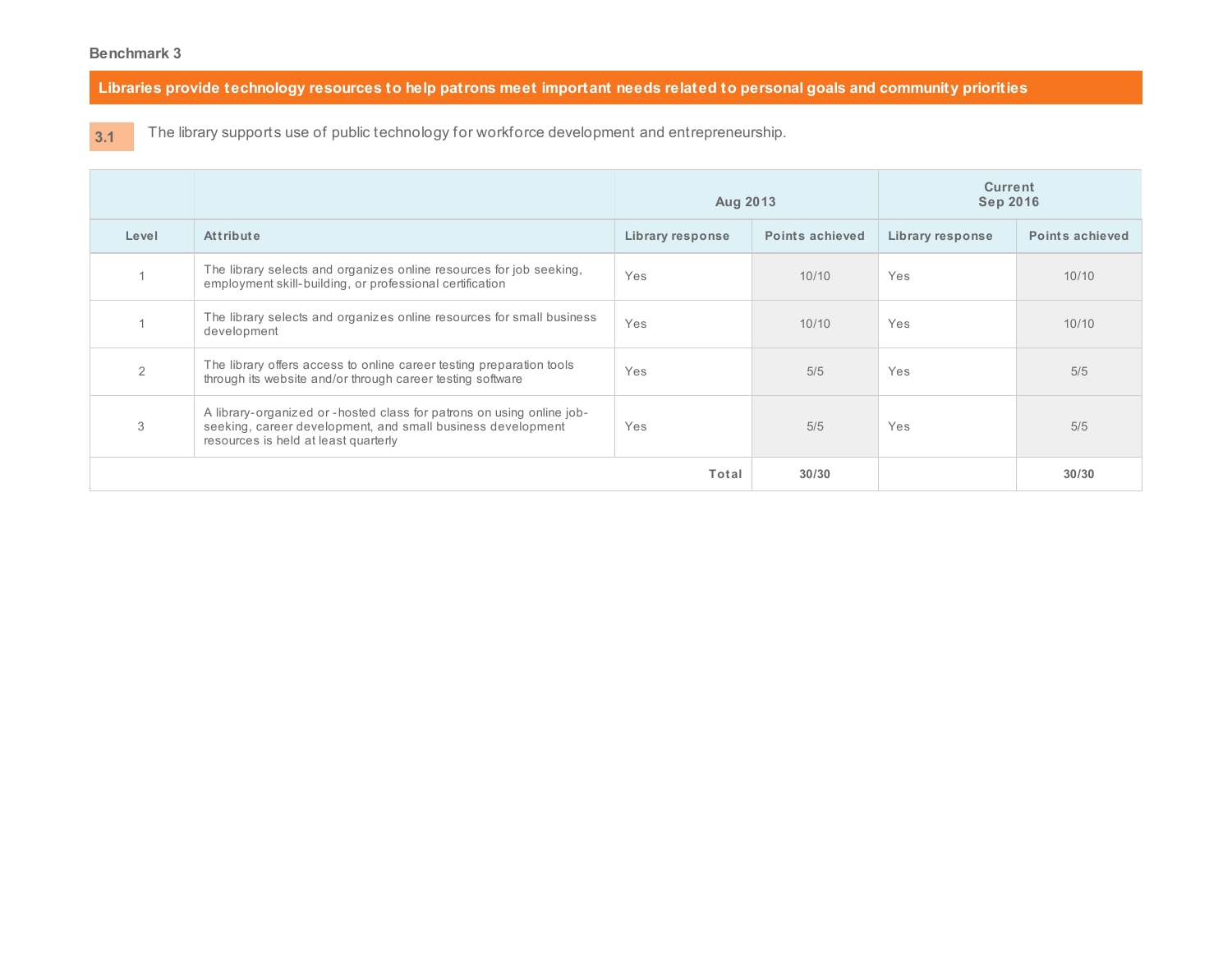|       |                                                                                                                                      | Aug 2013                                         |                 | <b>Current</b><br><b>Sep 2016</b>                |                 |
|-------|--------------------------------------------------------------------------------------------------------------------------------------|--------------------------------------------------|-----------------|--------------------------------------------------|-----------------|
| Level | <b>Attribute</b>                                                                                                                     | Library response                                 | Points achieved | Library response                                 | Points achieved |
|       | The library selects and organizes online links to local, state, and<br>federal eGovernment resources                                 | No, we have no<br>plans to do so at this<br>time | 0/10            | Yes                                              | 10/10           |
|       | The library selects and organizes online guides and instructions for<br>identifying, finding, and using online eGovernment resources | No, we have no<br>plans to do so at this<br>time | 0/10            | No, we have no<br>plans to do so at this<br>time | 0/10            |
| 2     | The library offers access to electronic legal and law-related research<br>information and services through its website               | No, we have no<br>plans to do so at this<br>time | 0/5             | Yes                                              | 5/5             |
| 3     | A library-organized or -hosted class for patrons on navigating online<br>government resources is held at least quarterly             | No, but plan to do<br>so in the next year        | 0/5             | Yes                                              | 5/5             |
|       |                                                                                                                                      | Total                                            | 0/30            |                                                  | 20/30           |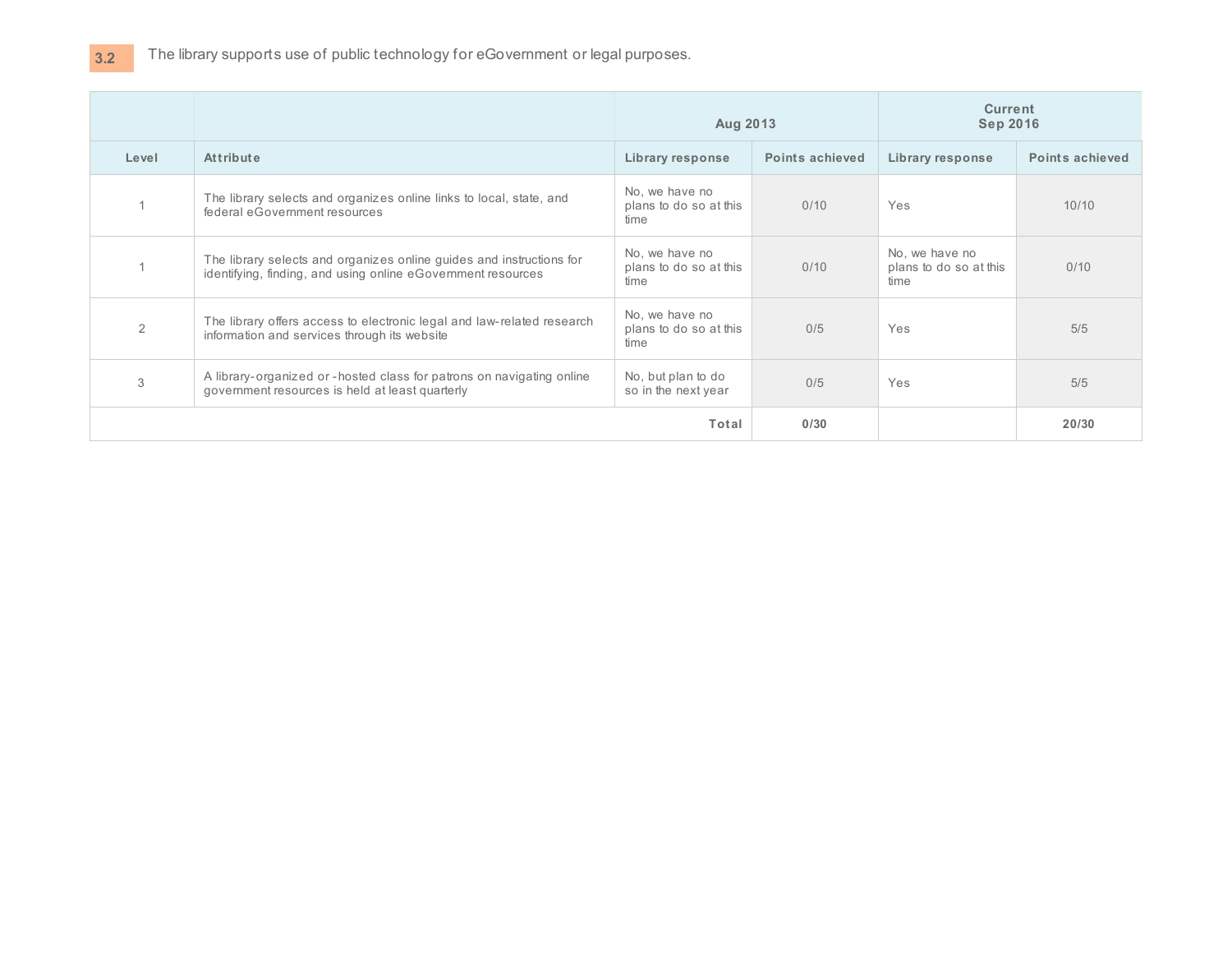|                |                                                                                                                                                           | Aug 2013                                         |                 | <b>Current</b><br><b>Sep 2016</b>                |                 |
|----------------|-----------------------------------------------------------------------------------------------------------------------------------------------------------|--------------------------------------------------|-----------------|--------------------------------------------------|-----------------|
| Level          | Attribute                                                                                                                                                 | <b>Library response</b>                          | Points achieved | Library response                                 | Points achieved |
|                | Early literacy games, web-based read-along programs, and/or<br>electronic toys or tablets are available at the library and through the<br>library website | No, but plan to do<br>so in the next year        | 0/10            | Yes                                              | 10/10           |
|                | The library selects, organizes, and maintains online resources related<br>to homework help, research, and information literacy for students               | Yes                                              | 10/10           | Yes                                              | 10/10           |
| $\overline{2}$ | The library selects, organizes, and maintains online resources about<br>college selection and financial aid                                               | Yes                                              | 5/5             | Yes                                              | 5/5             |
| 2              | The library offers access to education testing preparation (e.g., SAT,<br>GRE, GMAT, TOEFL) through its website and/or educational testing<br>software    | No, we have no<br>plans to do so at this<br>time | 0/5             | Yes                                              | 5/5             |
| 3              | The library provides proctoring of exams for online learners                                                                                              | No. we have no<br>plans to do so at this<br>time | 0/5             | No, we have no<br>plans to do so at this<br>time | 0/5             |
| 3              | A library-organized or -hosted class for patrons on using or navigating<br>educational resources is held at least quarterly                               | Yes                                              | 5/5             | Yes                                              | 5/5             |
|                |                                                                                                                                                           | Total                                            | 20/40           |                                                  | 35/40           |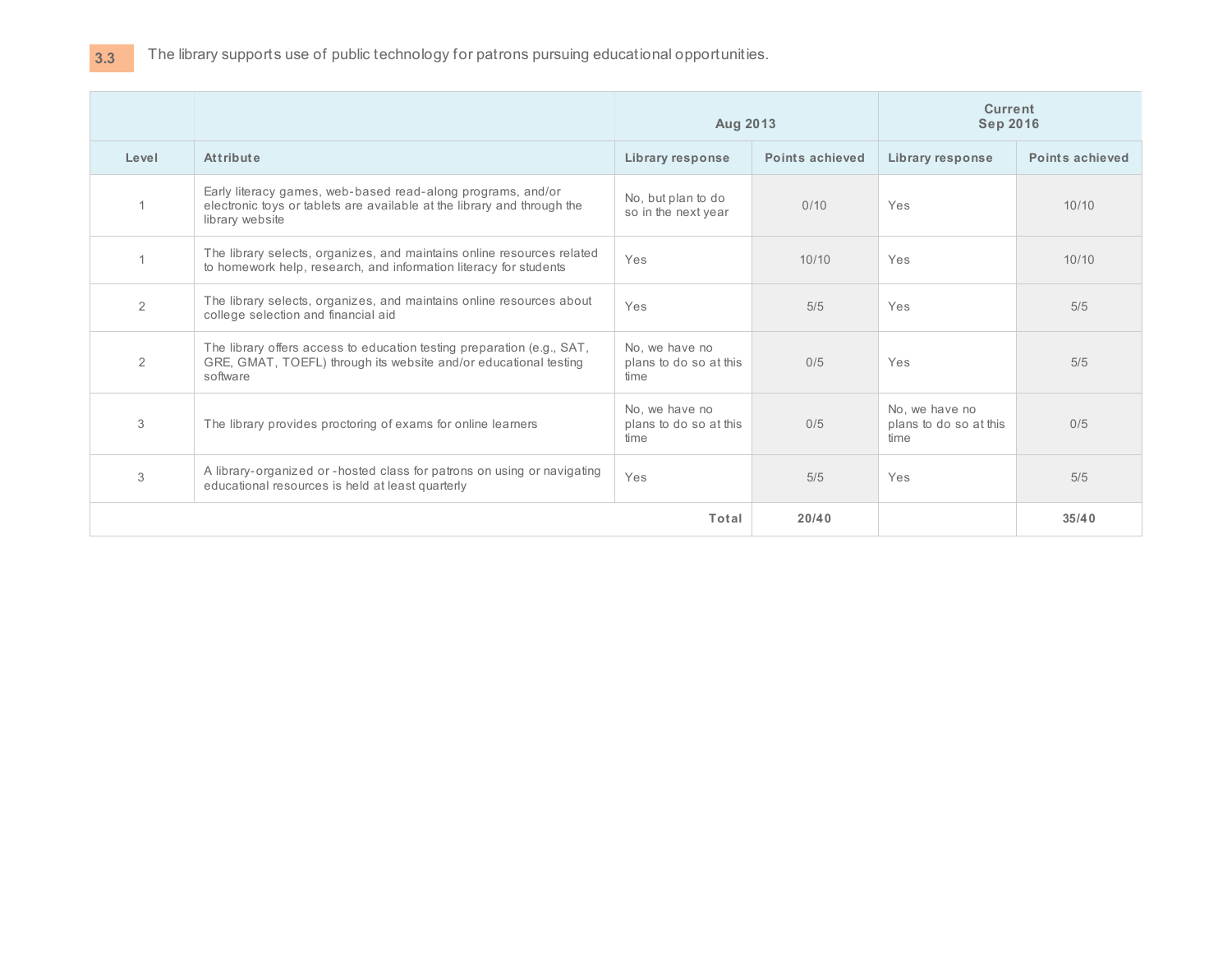# **3.4** The library supports use of public technology for health and wellness purposes.

|               |                                                                                                                                                          | Aug 2013                                         |                        | <b>Current</b><br><b>Sep 2016</b>         |                        |
|---------------|----------------------------------------------------------------------------------------------------------------------------------------------------------|--------------------------------------------------|------------------------|-------------------------------------------|------------------------|
| Level         | Attribute                                                                                                                                                | Library response                                 | <b>Points achieved</b> | Library response                          | <b>Points achieved</b> |
| 2             | The library selects and organizes online resources for learning about<br>medical conditions, procedures, prescription drugs, and healthcare<br>providers | Yes                                              | 10/10                  | Yes                                       | 10/10                  |
| $\mathcal{P}$ | The library offers access to medical databases through its website                                                                                       | Yes                                              | 10/10                  | Yes                                       | 10/10                  |
| 3             | The library is a designated community access point for health and<br>human services information assistance (211 service)                                 | Yes                                              | 5/5                    | Yes                                       | 5/5                    |
| 3             | A library-organized or - hosted class for patrons on using or navigating<br>health and wellness resources is held at least quarterly                     | No, we have no<br>plans to do so at this<br>time | 0/5                    | No, but plan to do so<br>in the next year | 0/5                    |
|               |                                                                                                                                                          | Total                                            | 25/30                  |                                           | 25/30                  |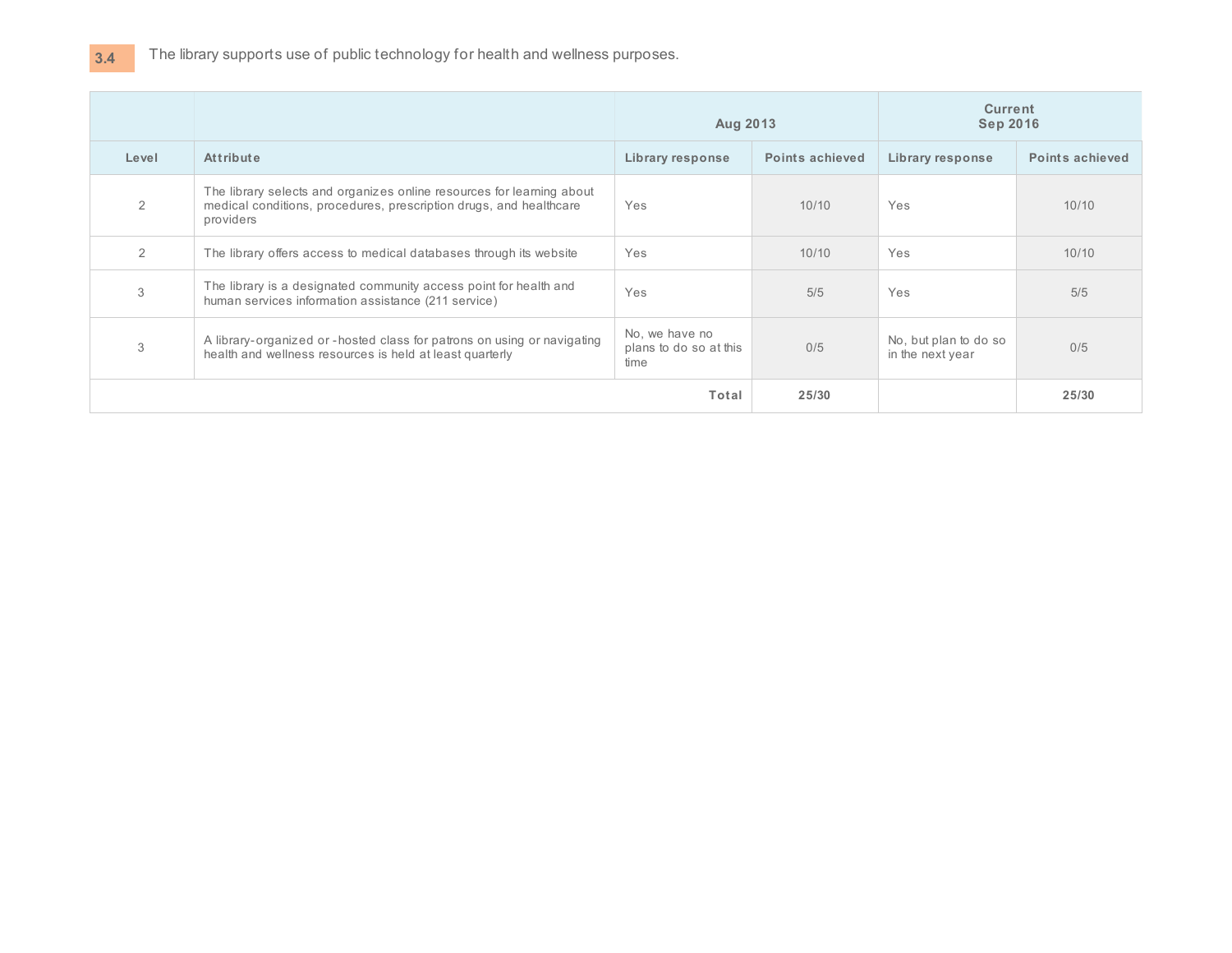**Libraries make strategic decisions based on community priorities for digital inclusion and innovation**

**4.1**

The library has leaders who maintain on-going relationships with community leaders.

|                |                                                                                                                                                                                                               | Aug 2013                                         |                 | <b>Current</b><br><b>Sep 2016</b>            |                 |
|----------------|---------------------------------------------------------------------------------------------------------------------------------------------------------------------------------------------------------------|--------------------------------------------------|-----------------|----------------------------------------------|-----------------|
| Level          | Attribute                                                                                                                                                                                                     | Library response                                 | Points achieved | Library response                             | Points achieved |
|                | Library leaders attend regular meetings of local elected governing<br>bodies (e.g., city council, county boards of supervisors, town council)<br>that exist within their legal service area at least annually | Yes                                              | 10/10           | Yes                                          | 10/10           |
|                | A list of local media contacts is maintained and updated at least<br>annually                                                                                                                                 | Yes                                              | 5/5             | Yes                                          | 5/5             |
| $\overline{2}$ | Outreach to local media is conducted at least quarterly through one-<br>on-one meetings, press releases, op-eds, or media events at the<br>library                                                            | Yes                                              | 5/5             | Yes                                          | 5/5             |
| $\overline{2}$ | A presentation about library technology is made to a community group<br>at least annually (e.g., Kiwanis, Chamber of Commerce)                                                                                | Yes                                              | 5/5             | Yes                                          | 5/5             |
| $\overline{2}$ | At least one leader from a community-based organization serves on a<br>library committee or governing board                                                                                                   | Yes                                              | 5/5             | Yes                                          | 5/5             |
| 3              | At least one library representative sits on a key community board (e.g.,<br>community planning)                                                                                                               | Yes                                              | 5/5             | Yes                                          | 5/5             |
| 3              | The library places information about library technology and/or digital<br>inclusion in local media outlets at least quarterly (e.g., news or feature<br>story, blog post, radio or TV interview)              | Yes                                              | 5/5             | Yes                                          | 5/5             |
| 3              | The library maintains its own or participates in an ongoing community<br>advisory body whose responsibilities include helping to develop<br>community digital inclusion and technology plans                  | No, we have no<br>plans to do so at this<br>time | 0/5             | No, would like to but<br>cannot at this time | 0/5             |
|                |                                                                                                                                                                                                               | Total                                            | 40/45           |                                              | 40/45           |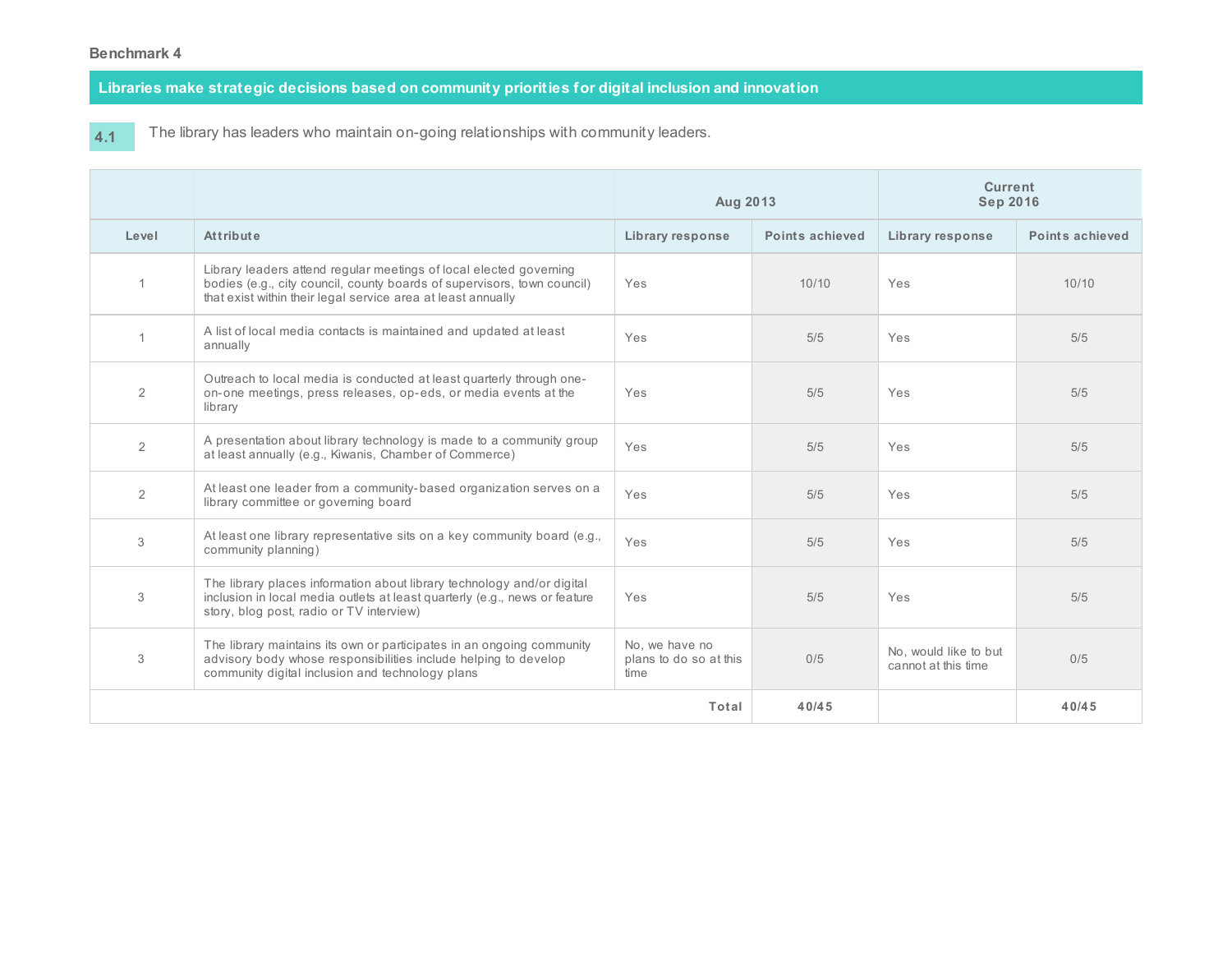|         |                                                                                                                                                                   | Aug 2013                                         |                 | <b>Current</b><br><b>Sep 2016</b>            |                 |
|---------|-------------------------------------------------------------------------------------------------------------------------------------------------------------------|--------------------------------------------------|-----------------|----------------------------------------------|-----------------|
| Level   | Attribute                                                                                                                                                         | Library response                                 | Points achieved | Library response                             | Points achieved |
|         | An analysis of the social and economic conditions of the community is<br>conducted as part of information gathering for strategic planning and<br>decision making | Yes                                              | 10/10           | Yes                                          | 10/10           |
|         | Questions about community technology are included in a library-<br>sponsored needs assessment survey                                                              | No, but plan to do<br>so in the next year        |                 | Yes                                          |                 |
| $2 - 3$ | Community technology-related questions are included in a local<br>government survey                                                                               | No. we have no<br>plans to do so at this<br>time | 0/10            | Yes                                          | 10/10           |
| $2 - 3$ | The library conducts community-representative focus groups on the<br>community's technology needs                                                                 | No, but plan to do<br>so in the next year        | 0/10            | No. would like to but<br>cannot at this time | 0/10            |
|         | The library holds advertised forums on the community's technology<br>needs                                                                                        | No, but plan to do<br>so in the next year        |                 | No, would like to but<br>cannot at this time |                 |
| 3       | The library conducts a community needs assessment for technology<br>resources in languages other than English                                                     | No, but plan to do<br>so in the next year        | 0/5             | Yes                                          | 5/5             |
| 3       | The library conducts a community needs assessment for technology<br>resources for people with disabilities                                                        | No, but plan to do<br>so in the next year        | 0/5             | No. would like to but<br>cannot at this time | 0/5             |
|         |                                                                                                                                                                   | Total                                            | 10/40           |                                              | 25/40           |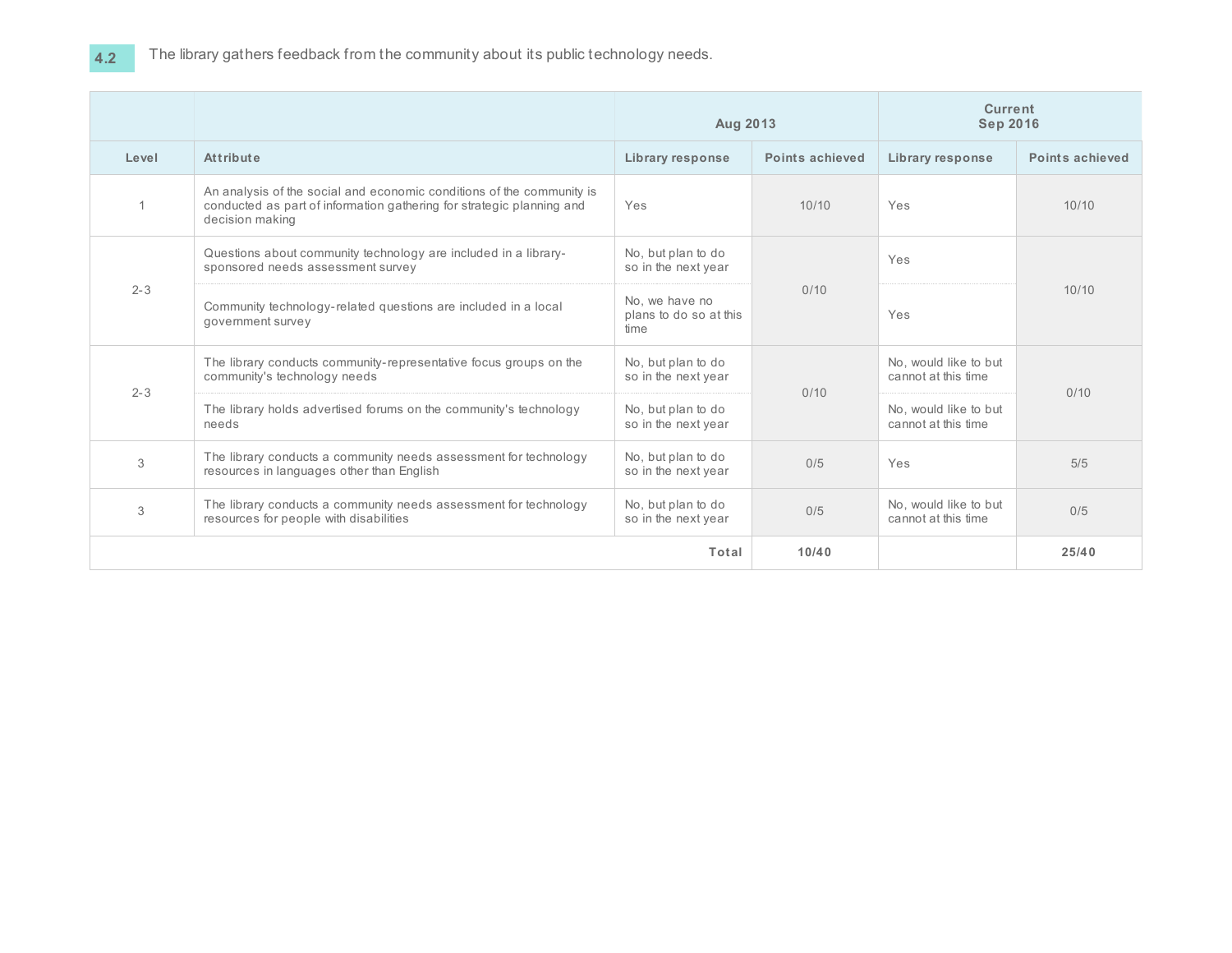### The library surveys its patrons about technology use in strategic purpose areas.

|         |                                                                                                                                                                                        | Aug 2013                                  |                                           | <b>Current</b><br><b>Sep 2016</b>         |                 |
|---------|----------------------------------------------------------------------------------------------------------------------------------------------------------------------------------------|-------------------------------------------|-------------------------------------------|-------------------------------------------|-----------------|
| Level   | Attribute                                                                                                                                                                              | Library response                          | Points achieved                           | Library response                          | Points achieved |
|         | The library surveys patrons annually about public technology use and<br>No, but plan to do<br>outcomes in the following purpose areas:<br>so in the next year<br>Workforce development |                                           | No, but plan to do so<br>in the next year |                                           |                 |
| $1 - 3$ | eGovernment                                                                                                                                                                            | No, but plan to do<br>so in the next year | 0/20                                      | No, but plan to do so<br>in the next year | 0/20            |
|         | Education                                                                                                                                                                              | No, but plan to do<br>so in the next year |                                           | No, but plan to do so<br>in the next year |                 |
|         | Health & wellness                                                                                                                                                                      | No, but plan to do<br>so in the next year |                                           | No, but plan to do so<br>in the next year |                 |
|         | Total                                                                                                                                                                                  |                                           | 0/20                                      |                                           | 0/20            |

#### **4.4** The library evaluates its technology programs and services.

|                |                                                                                      | Aug 2013                                         |                        | <b>Current</b><br><b>Sep 2016</b>            |                        |
|----------------|--------------------------------------------------------------------------------------|--------------------------------------------------|------------------------|----------------------------------------------|------------------------|
| Level          | Attribute                                                                            | Library response                                 | <b>Points achieved</b> | Library response                             | <b>Points achieved</b> |
|                | The effectiveness of digital literacy programs and services is<br>evaluated annually | No, but plan to do<br>so in the next year        | 0/10                   | No, but plan to do so<br>in the next year    | 0/10                   |
| $\mathfrak{D}$ | Web analytics are used to evaluate the use of online library resources<br>annually   | Yes                                              | 5/5                    | Yes                                          | 5/5                    |
| 3              | The effectiveness of outreach activities is evaluated annually                       | No, we have no<br>plans to do so at this<br>time | 0/5                    | No, but plan to do so<br>in the next year    | 0/5                    |
| 3              | The effectiveness of partnerships is evaluated biennially                            | No, we have no<br>plans to do so at this<br>time | 0/5                    | No, would like to but<br>cannot at this time | 0/5                    |
|                | Total                                                                                |                                                  | 5/25                   |                                              | 5/25                   |

**4.3**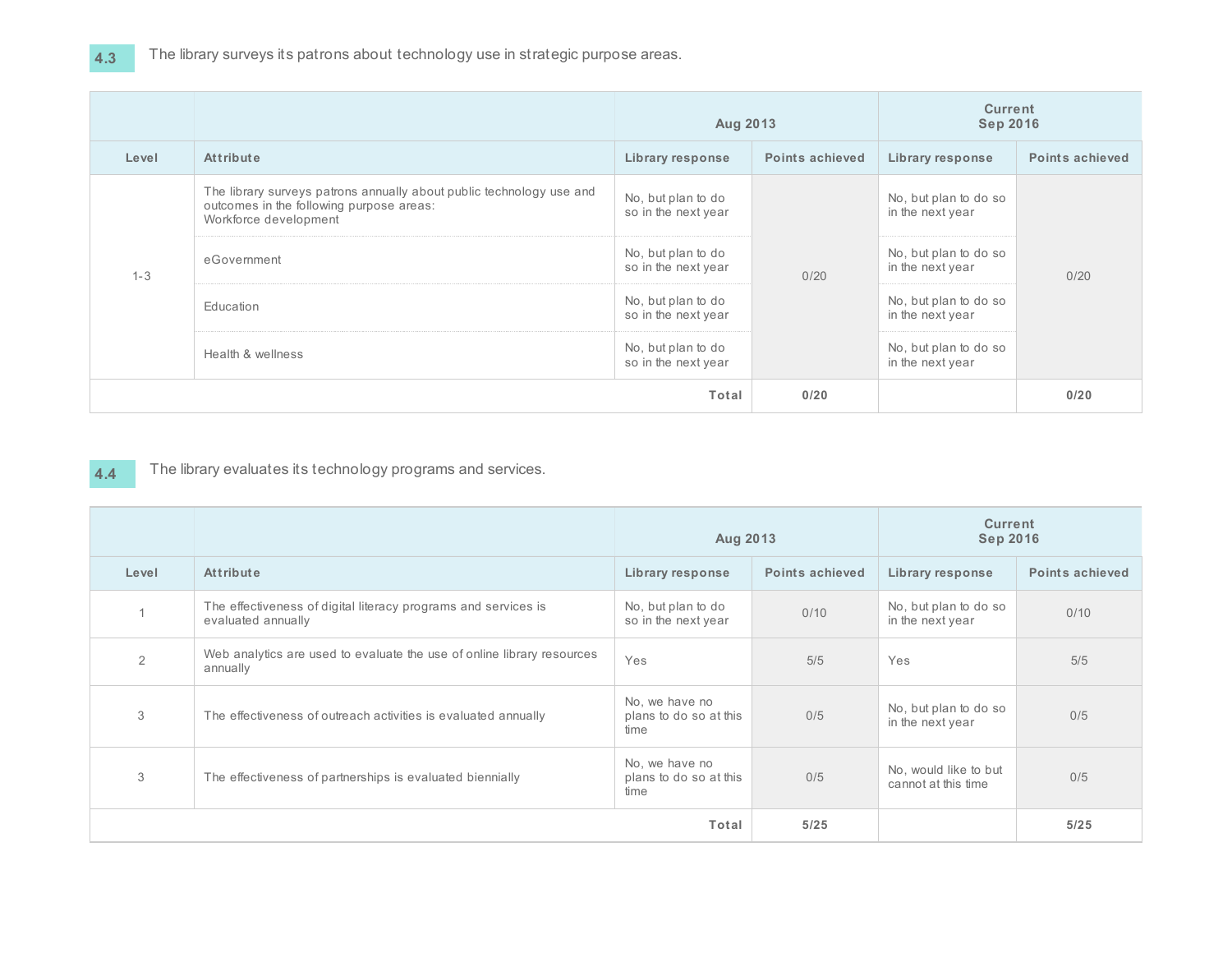|       |                                                                                         | Aug 2013                                  |                        | <b>Current</b><br><b>Sep 2016</b> |                        |
|-------|-----------------------------------------------------------------------------------------|-------------------------------------------|------------------------|-----------------------------------|------------------------|
| Level | <b>Attribute</b>                                                                        | Library response                          | <b>Points achieved</b> | Library response                  | <b>Points achieved</b> |
|       | Digital inclusion and technology innovation goals are included in the<br>strategic plan | Yes                                       | 10/10                  | Yes                               | 10/10                  |
| 2     | Technology-related goals in the strategic plan are reviewed and<br>updated annually     | Yes                                       | 5/5                    | Yes                               | 5/5                    |
| 3     | Staffing plans reflect community needs related to digital inclusion                     | Yes                                       | 5/5                    | Yes                               | 5/5                    |
| 3     | Technology resources and services are aligned with community needs                      | No, but plan to do<br>so in the next year | 0/5                    | Yes                               | 5/5                    |
| Total |                                                                                         | 20/25                                     |                        | 25/25                             |                        |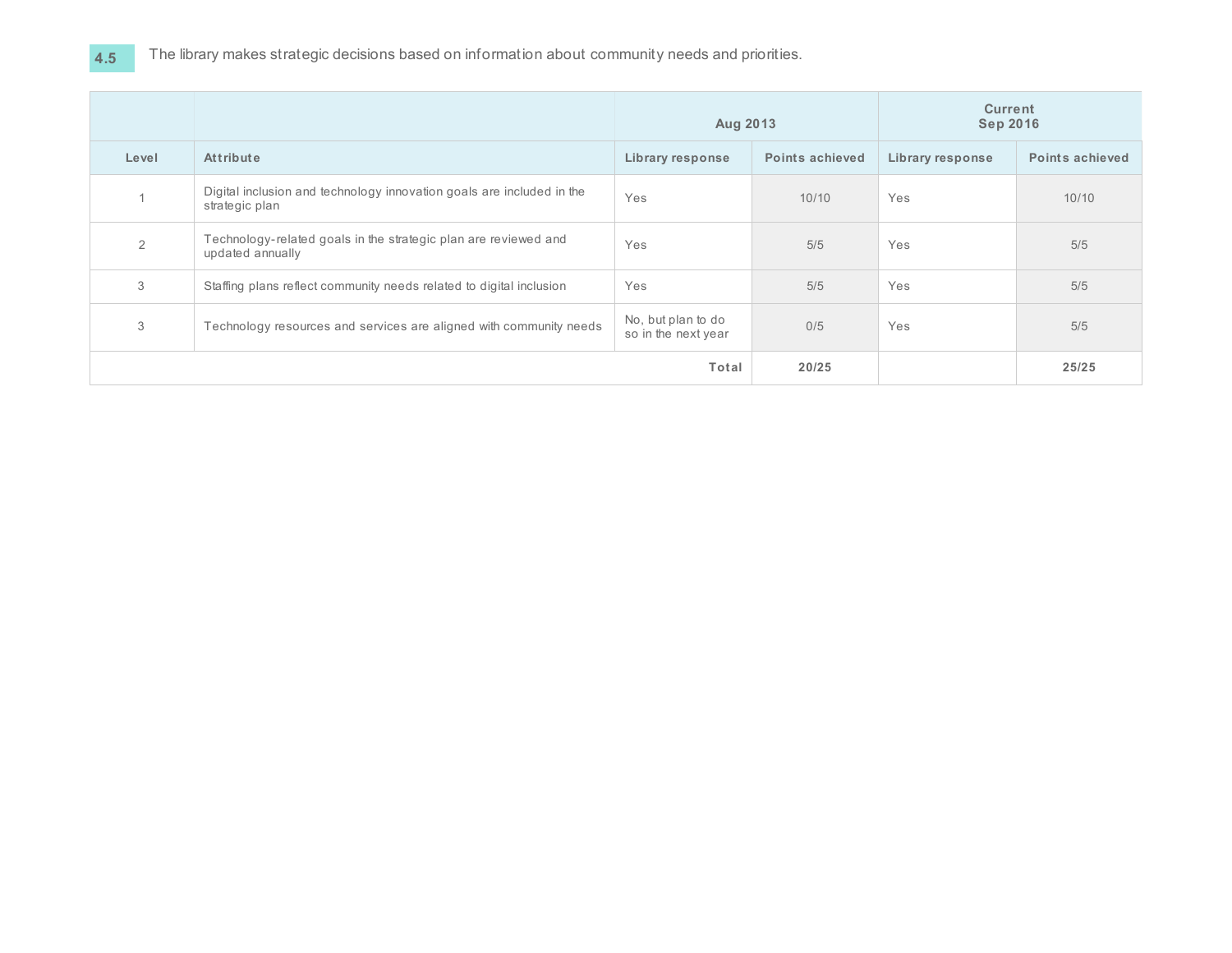Libraries build strategic relationships with community partners to maximize public access technology resources and services provided to the **community**

**5.1** The library develops and maintains partnerships that amplify the library's reach, avoid duplication of effort, aid the library in planning or advocacy, or are otherwise mutually beneficial.

|                |                                                                                                                                                                                                                               | Aug 2013                                  |                 | Current<br><b>Sep 2016</b> |                 |
|----------------|-------------------------------------------------------------------------------------------------------------------------------------------------------------------------------------------------------------------------------|-------------------------------------------|-----------------|----------------------------|-----------------|
| Level          | Attribute                                                                                                                                                                                                                     | Library response                          | Points achieved | Library response           | Points achieved |
| $\overline{1}$ | The library has strategies for strengthening existing partnerships and<br>developing new partnerships to advance digital inclusion and<br>innovation goals                                                                    | No, but plan to do<br>so in the next year | 0/10            | Yes                        | 10/10           |
|                | The library engages in resource-sharing partnerships benefitting the<br>library (with expertise, in-kind contributions, programming, or<br>workspace) with some/all of the following:<br>A workforce development organization | Yes                                       |                 | Yes                        |                 |
| $2 - 3$        | A local government or social service organization                                                                                                                                                                             | Yes                                       | 10/10           | Yes                        | 10/10           |
|                | An educational organization (K-12, community college, university)                                                                                                                                                             | Yes                                       |                 | Yes                        |                 |
|                | A local health & wellness organization, hospital, or other healthcare<br>provider                                                                                                                                             | Yes                                       |                 | Yes                        |                 |
| 3              | Devices or space are loaned to community organizations for<br>technology-related training classes in the library                                                                                                              | Yes                                       | 10/10           | Yes                        | 10/10           |
| 3              | Mobile training equipment is maintained to support library-sponsored<br>technology training located in partner facilities                                                                                                     | Yes                                       | 5/5             | Yes                        | 5/5             |
| 3              | The library collaborates on grant or other funding opportunities with a<br>community organization                                                                                                                             | Yes                                       | 10/10           | Yes                        | 10/10           |
|                |                                                                                                                                                                                                                               | Total                                     | 35/45           |                            | 45/45           |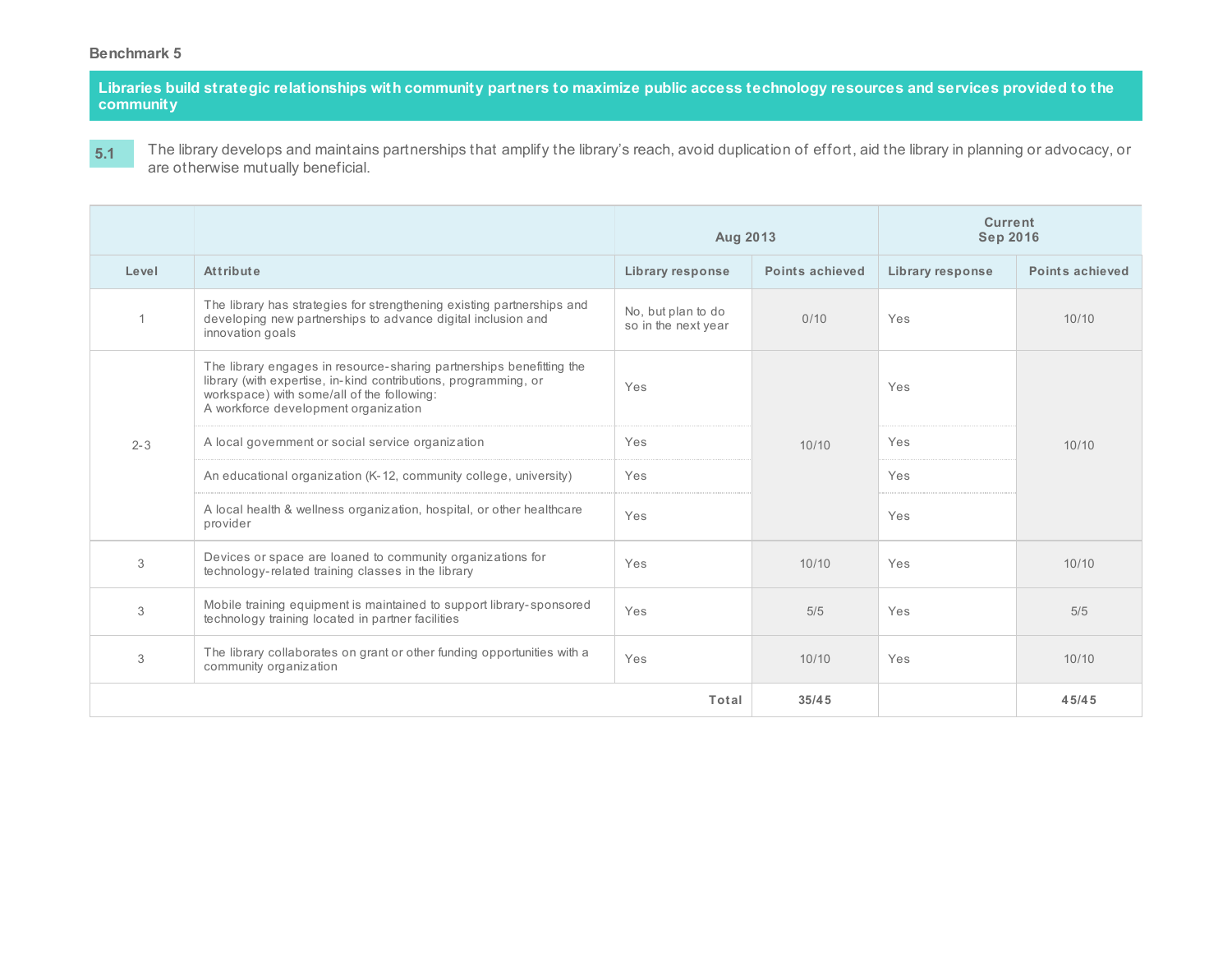|       |                                                                                                                                                                                  | Aug 2013                                         |                 | <b>Current</b><br><b>Sep 2016</b>            |                 |
|-------|----------------------------------------------------------------------------------------------------------------------------------------------------------------------------------|--------------------------------------------------|-----------------|----------------------------------------------|-----------------|
| Level | Attribute                                                                                                                                                                        | Library response                                 | Points achieved | Library response                             | Points achieved |
|       | A list of community organizations is maintained to help distribute<br>materials about library technology services                                                                | No, would like to but<br>cannot at this time     | 0/10            | No, but plan to do so<br>in the next year    | 0/10            |
|       | A list of community organizations that offer technology services and<br>resources is maintained to easily refer community members in the<br>event additional services are needed | No, we have no<br>plans to do so at this<br>time | 0/10            | <b>Yes</b>                                   | 10/10           |
| 2     | The library tracks emerging technology trends and applications in the<br>community (e.g., new eGovernment portals, community technology<br>centers, technology programs, etc.)   | No, we have no<br>plans to do so at this<br>time | 0/5             | <b>Yes</b>                                   | 5/5             |
| 3     | The library maintains a plan to provide technology services to the<br>community in the event of a disaster or other emergency                                                    | No, we have no<br>plans to do so at this<br>time | 0/5             | No, would like to but<br>cannot at this time | 0/5             |
|       | Total                                                                                                                                                                            |                                                  | 0/30            |                                              | 15/30           |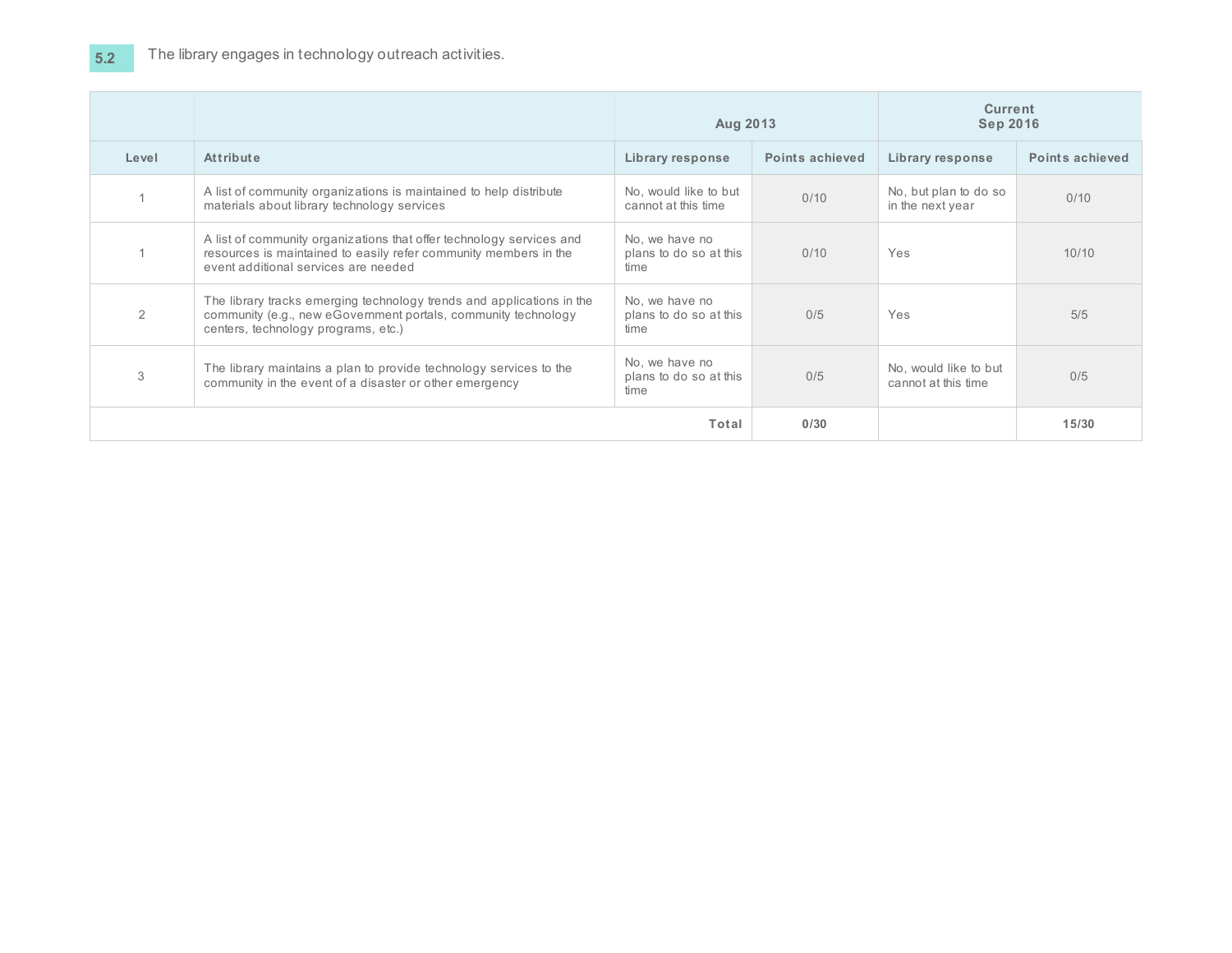Libraries support continuous improvement in public access technology services by sharing expertise & best practices with other digital **inclusion organizations**

**6.1**

The library participates in a community of practice and shares public access technology knowledge, resources, and other tools.

|                |                                                                                                                                                                                                                                  | Aug 2013                                  |                 | Current<br><b>Sep 2016</b> |                 |
|----------------|----------------------------------------------------------------------------------------------------------------------------------------------------------------------------------------------------------------------------------|-------------------------------------------|-----------------|----------------------------|-----------------|
| Level          | Attribute                                                                                                                                                                                                                        | <b>Library response</b>                   | Points achieved | Library response           | Points achieved |
| $\overline{1}$ | Existing resources are used to help improve library technology<br>management and public services (e.g., TechSoup, WebJunction,<br>Edge)                                                                                          | Yes                                       | 10/10           | Yes                        | 10/10           |
| $\overline{1}$ | The library participates in peer learning through technology programs<br>sponsored by a state library, consortium, library association, or other<br>organization                                                                 | Yes                                       | 10/10           | Yes                        | 10/10           |
| $2 - 3$        | Training resources and curricula are shared with other libraries or<br>community-based organizations                                                                                                                             | Yes                                       | 10/10           | Yes                        | 10/10           |
|                | Network management policies and practices are shared with other<br>libraries or community-based organizations                                                                                                                    | Yes                                       |                 | Yes                        |                 |
| 3              | At least one technology-related presentation is made by library staff at<br>formal professional gatherings (in-services, conferences, webinars)<br>annually                                                                      | Yes                                       | 5/5             | Yes                        | 5/5             |
| 3              | The library participates in or facilitates a technology mentorship<br>program that pairs library staff with more experienced or<br>knowledgeable mentors involved in managing library technology and<br>public technology access | Yes                                       | 5/5             | Yes                        | 5/5             |
| 3              | The library has a collection of technology devices that it loans out for<br>staff development and programming purposes                                                                                                           | Yes                                       | 5/5             | Yes                        | 5/5             |
|                | The library hosts a dedicated development environment to allow library<br>staff to experiment with new applications and online environments                                                                                      | No, but plan to do<br>so in the next year |                 | Yes                        |                 |
|                | Total                                                                                                                                                                                                                            |                                           | 45/45           |                            | 45/45           |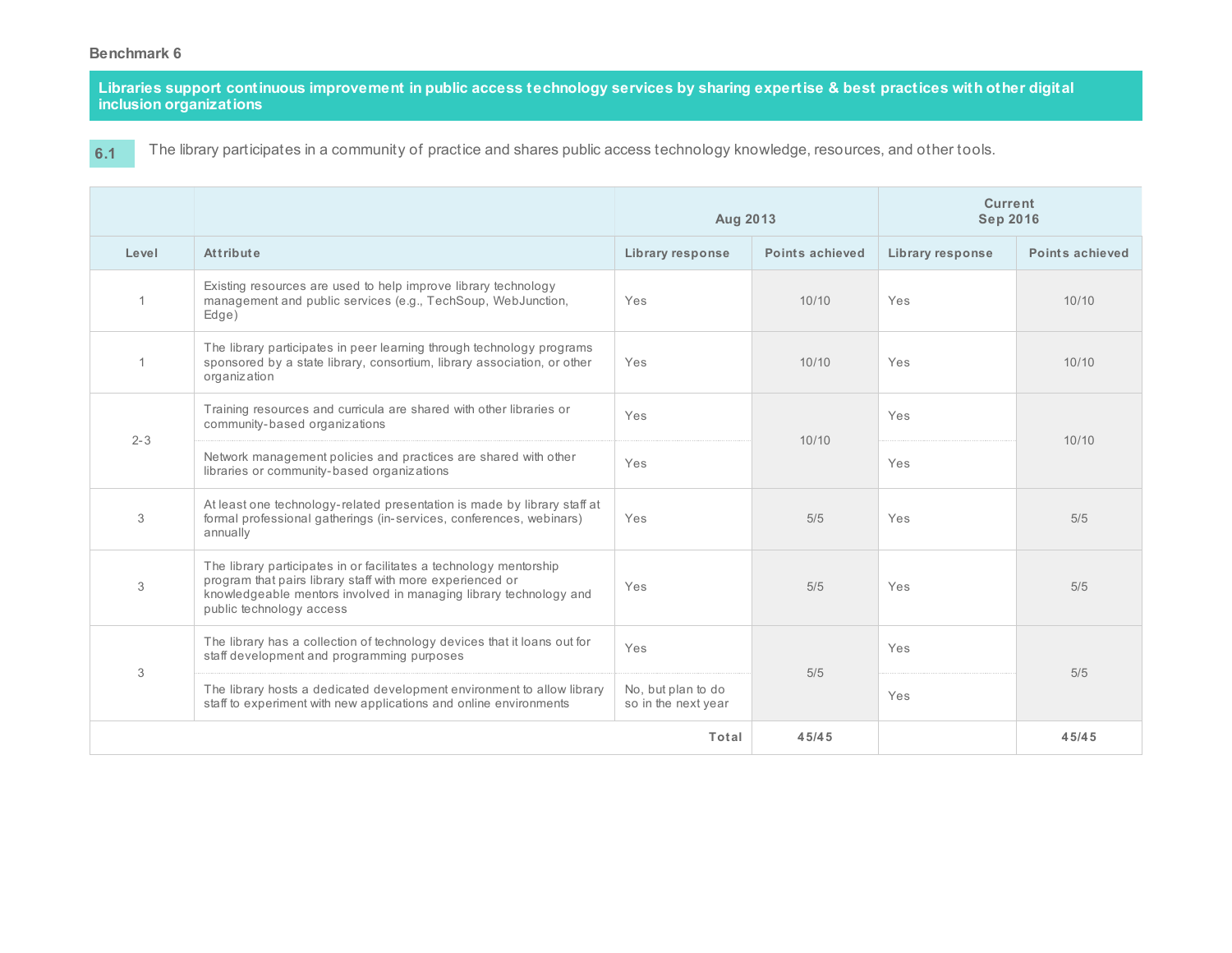# **6.2** The library conducts surveys to gather feedback about library technology.

|       |                                                                                                          | Aug 2013                                  |                        | <b>Current</b><br><b>Sep 2016</b>                |                        |
|-------|----------------------------------------------------------------------------------------------------------|-------------------------------------------|------------------------|--------------------------------------------------|------------------------|
| Level | Attribute                                                                                                | Library response                          | <b>Points achieved</b> | Library response                                 | <b>Points achieved</b> |
|       | The following questions are included in an annual survey:<br>Patron satisfaction with library technology | Yes                                       | 10/10                  | Yes                                              | 10/10                  |
| 2     | Personal importance of library technology                                                                | No, but plan to do<br>so in the next year | 0/5                    | No, but plan to do so<br>in the next year        | 0/5                    |
| 3     | Importance of library technology to others in the community                                              | Yes                                       | 5/5                    | No, we have no<br>plans to do so at this<br>time | 0/5                    |
|       | Total                                                                                                    |                                           | 15/20                  |                                                  | 10/20                  |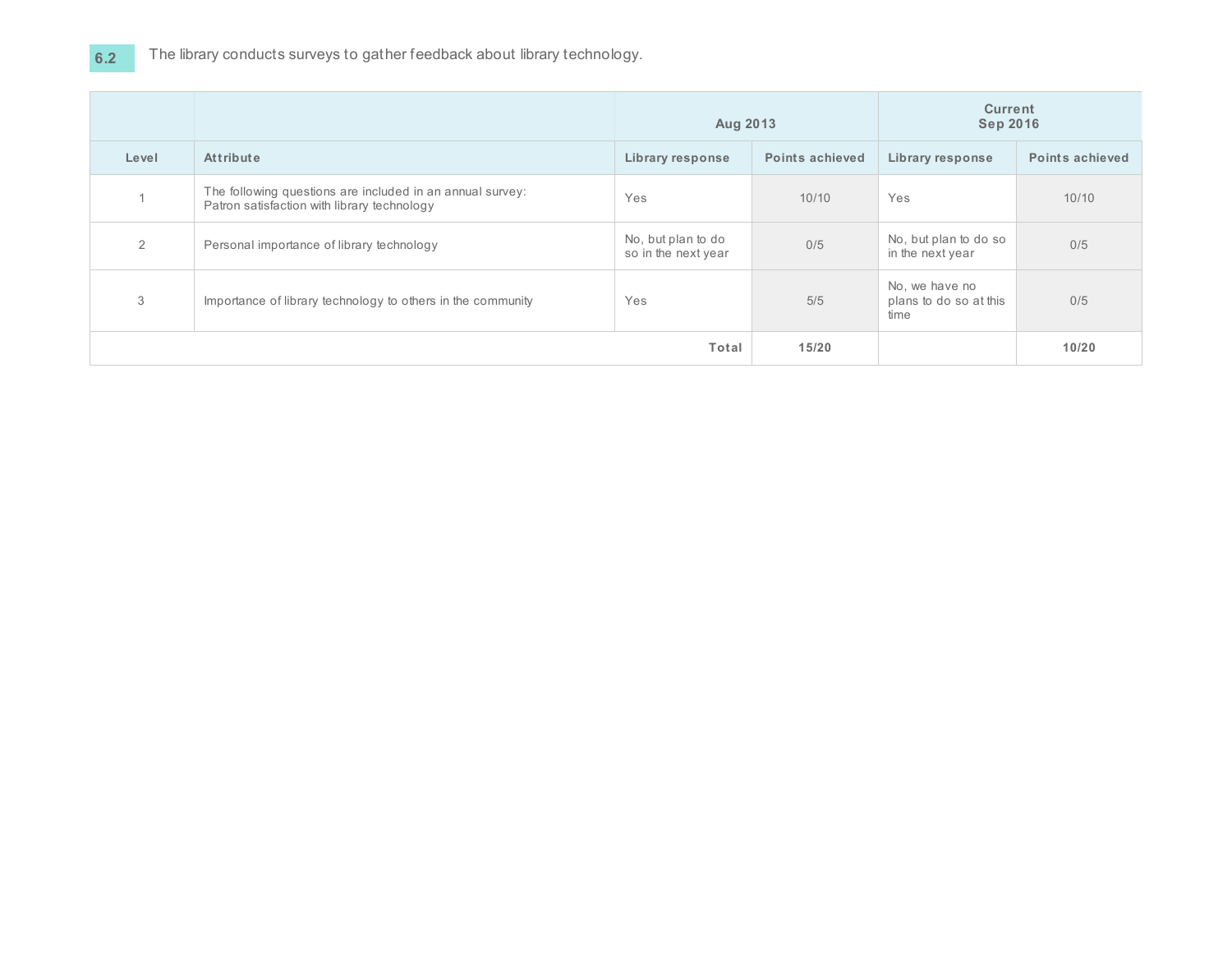## **Libraries integrate public access technology into planning and policies**

**7.1**

The library maintains technology and patron data management policies.

|                |                                                                                                                                                                                                                       | Aug 2013                                  |                 | <b>Current</b><br><b>Sep 2016</b> |                 |
|----------------|-----------------------------------------------------------------------------------------------------------------------------------------------------------------------------------------------------------------------|-------------------------------------------|-----------------|-----------------------------------|-----------------|
| Level          | <b>Attribute</b>                                                                                                                                                                                                      | Library response                          | Points achieved | Library response                  | Points achieved |
|                | The library has a hardware replacement plan with a 3-5 year refresh<br>cycle                                                                                                                                          | Yes                                       | 10/10           | Yes                               | 10/10           |
|                | The library has a software upgrade plan with a 3-5 year refresh cycle                                                                                                                                                 | Yes                                       | 10/10           | Yes                               | 10/10           |
|                | Practices for updating to current versions of Internet browsers, web<br>applications, and plug-ins (e.g., Java, PDF, Flash, Shockwave,<br>Windows Media Player) are included in a technology management<br>plan       | No, but plan to do<br>so in the next year | 0/10            | Yes                               | 10/10           |
|                | Practices to ensure the security of patron data, including at least<br>clearing online session data from public computers and procedures for<br>handling sensitive information, are included in a patron privacy plan | Yes                                       | 10/10           | Yes                               | 10/10           |
| $\overline{2}$ | Network security practices for timely application of updates and<br>patches are included in a technology management plan                                                                                              | Yes                                       | 5/5             | Yes                               | 5/5             |
| 2              | Processes for system recovery are included in a technology<br>management plan to ensure continuity of services in the event of<br>catastrophic technology failure                                                     | Yes                                       | 5/5             | Yes                               | 5/5             |
| Total          |                                                                                                                                                                                                                       | 40/50                                     |                 | 50/50                             |                 |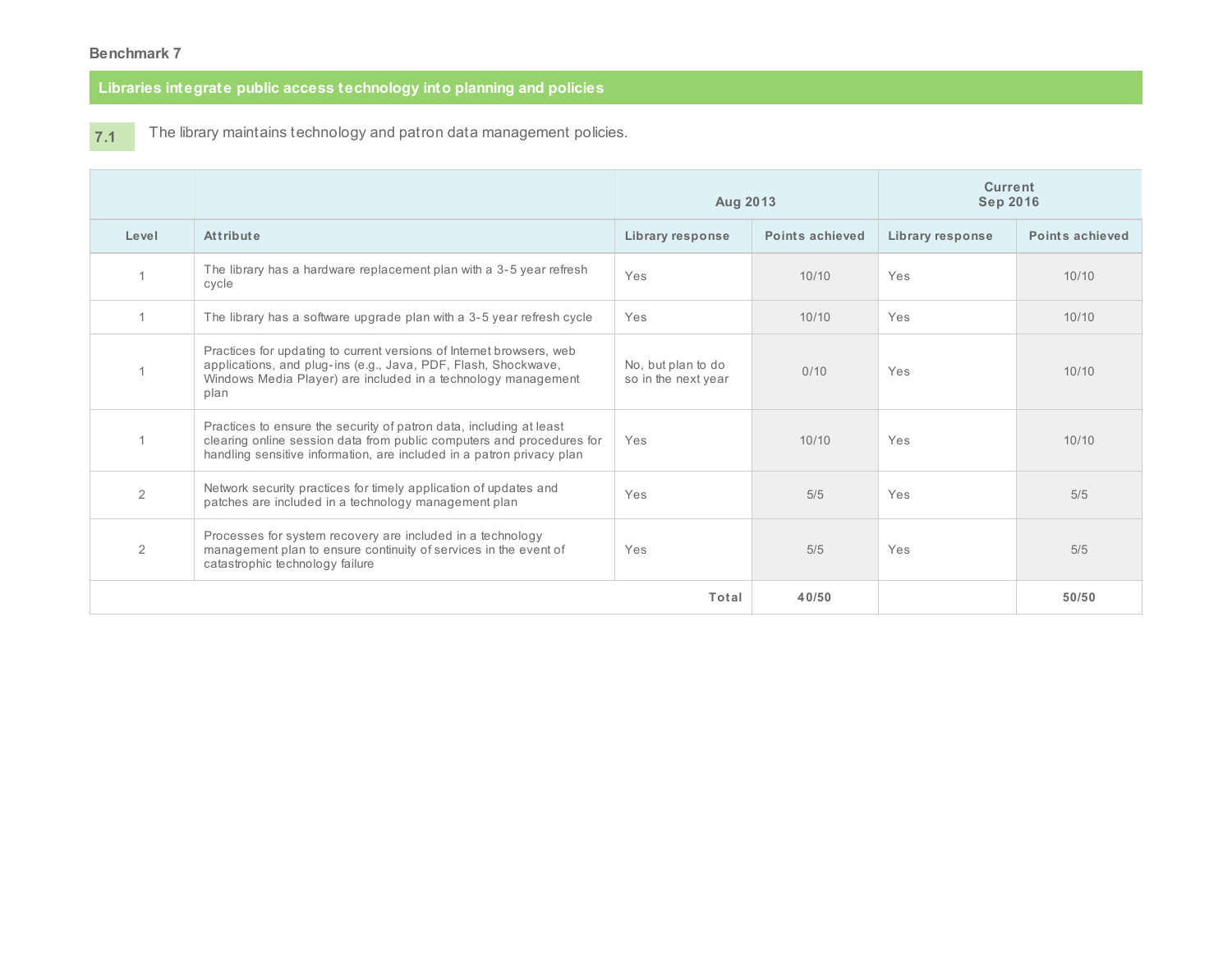# **Libraries have sufficient staff with technology expertise to help patrons achieve their goals**

**8.1** The library provides staff with work time to engage in technology related learning activities.

|                |                                                                                                                                                        | Aug 2013                                  |                        | <b>Current</b><br><b>Sep 2016</b>         |                 |
|----------------|--------------------------------------------------------------------------------------------------------------------------------------------------------|-------------------------------------------|------------------------|-------------------------------------------|-----------------|
| Level          | Attribute                                                                                                                                              | <b>Library response</b>                   | <b>Points achieved</b> | Library response                          | Points achieved |
|                | All public services staff are allowed work time to engage in technology-<br>related learning activities such as webinars, online tutorials, or classes | Yes                                       | 10/10                  | Yes                                       | 10/10           |
|                | All public services staff are allowed work time for hands-on learning<br>with new devices, software, or other technology                               | Yes                                       | 10/10                  | Yes                                       | 10/10           |
|                | All staff are provided the opportunity to attend annual training during<br>work time from experts in the following areas:<br>Workforce development     | Yes                                       | 5/5                    | Yes                                       | 5/5             |
| $2 - 3$        | eGovernment                                                                                                                                            | No, but plan to do<br>so in the next year |                        | Yes                                       |                 |
|                | Education                                                                                                                                              | Yes                                       |                        | Yes                                       |                 |
|                | Health & wellness                                                                                                                                      | Yes                                       |                        | Yes                                       |                 |
| $\overline{2}$ | Key staff are cross-trained to perform technology-related duties                                                                                       | Yes                                       | 5/5                    | Yes                                       | 5/5             |
| 3              | Key staff are provided the opportunity to attend training in the creation<br>of digital content during work time                                       | No, but plan to do<br>so in the next year | 0/5                    | Yes                                       | 5/5             |
| 3              | Key staff are provided the opportunity to attend training in instructional<br>design and techniques during work time                                   | Yes                                       | 5/5                    | No, but plan to do so<br>in the next year | 0/5             |
|                |                                                                                                                                                        | Total                                     | 35/40                  |                                           | 35/40           |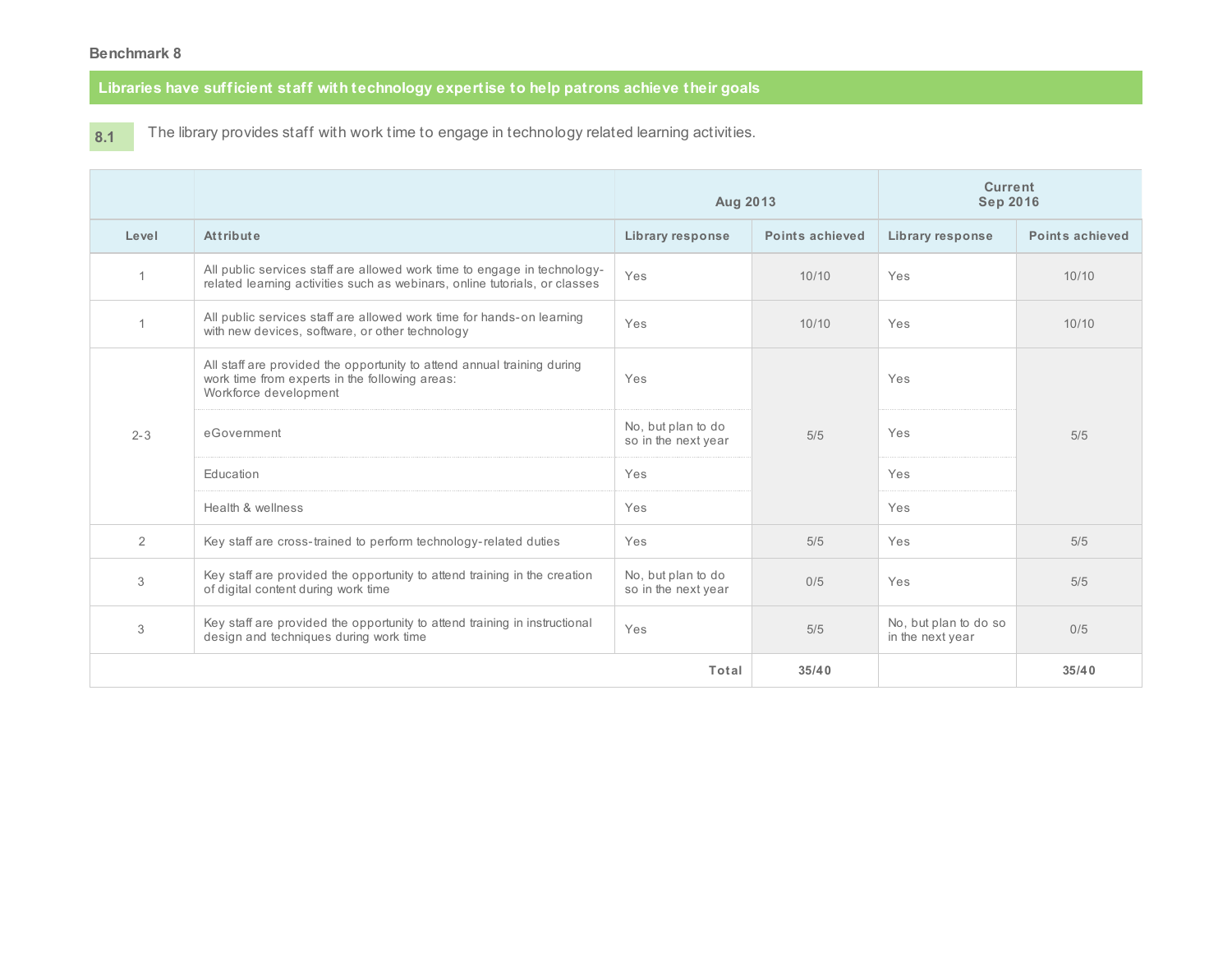**8.2** Library staff assigned to assist patrons are responsible for maintaining technology competencies.

|       |                                                                                                    | Aug 2013                                         |                        | <b>Current</b><br><b>Sep 2016</b> |                        |
|-------|----------------------------------------------------------------------------------------------------|--------------------------------------------------|------------------------|-----------------------------------|------------------------|
| Level | Attribute                                                                                          | Library response                                 | <b>Points achieved</b> | Library response                  | <b>Points achieved</b> |
|       | Job descriptions for public services staff contain technology<br>competencies and responsibilities | No, but plan to do<br>so in the next year        | 0/10                   | Yes                               | 10/10                  |
| 2     | Annual evaluations for public services staff include review of<br>technology related performance   | No, we have no<br>plans to do so at this<br>time | 0/5                    | Yes                               | 5/5                    |
| 3     | Annual goal setting for public services staff includes expectations for<br>technology performance  | No, we have no<br>plans to do so at this<br>time | 0/5                    | Yes                               | 5/5                    |
|       | Total                                                                                              |                                                  | 0/20                   |                                   | 20/20                  |

**8.3** Staff assigned to assist patrons are able to answer patrons' technology questions.

|       |                                                                                                                    | Aug 2013                                         |                        | <b>Current</b><br><b>Sep 2016</b> |                 |
|-------|--------------------------------------------------------------------------------------------------------------------|--------------------------------------------------|------------------------|-----------------------------------|-----------------|
| Level | <b>Attribute</b>                                                                                                   | Library response                                 | <b>Points achieved</b> | Library response                  | Points achieved |
|       | 100% of public services staff are able to assist patrons with basic<br>technology questions                        | Yes                                              | 10/10                  | Yes                               | 10/10           |
|       | 25% of public services staff in each location are able to assist patrons<br>with intermediate technology questions | Yes                                              | 5/5                    | Yes                               | 5/5             |
| 3     | 10% of public services staff in each location are able to assist patrons<br>with advanced technology questions     | No, we have no<br>plans to do so at this<br>time | 0/5                    | Yes                               | 5/5             |
|       | Total                                                                                                              |                                                  |                        |                                   | 20/20           |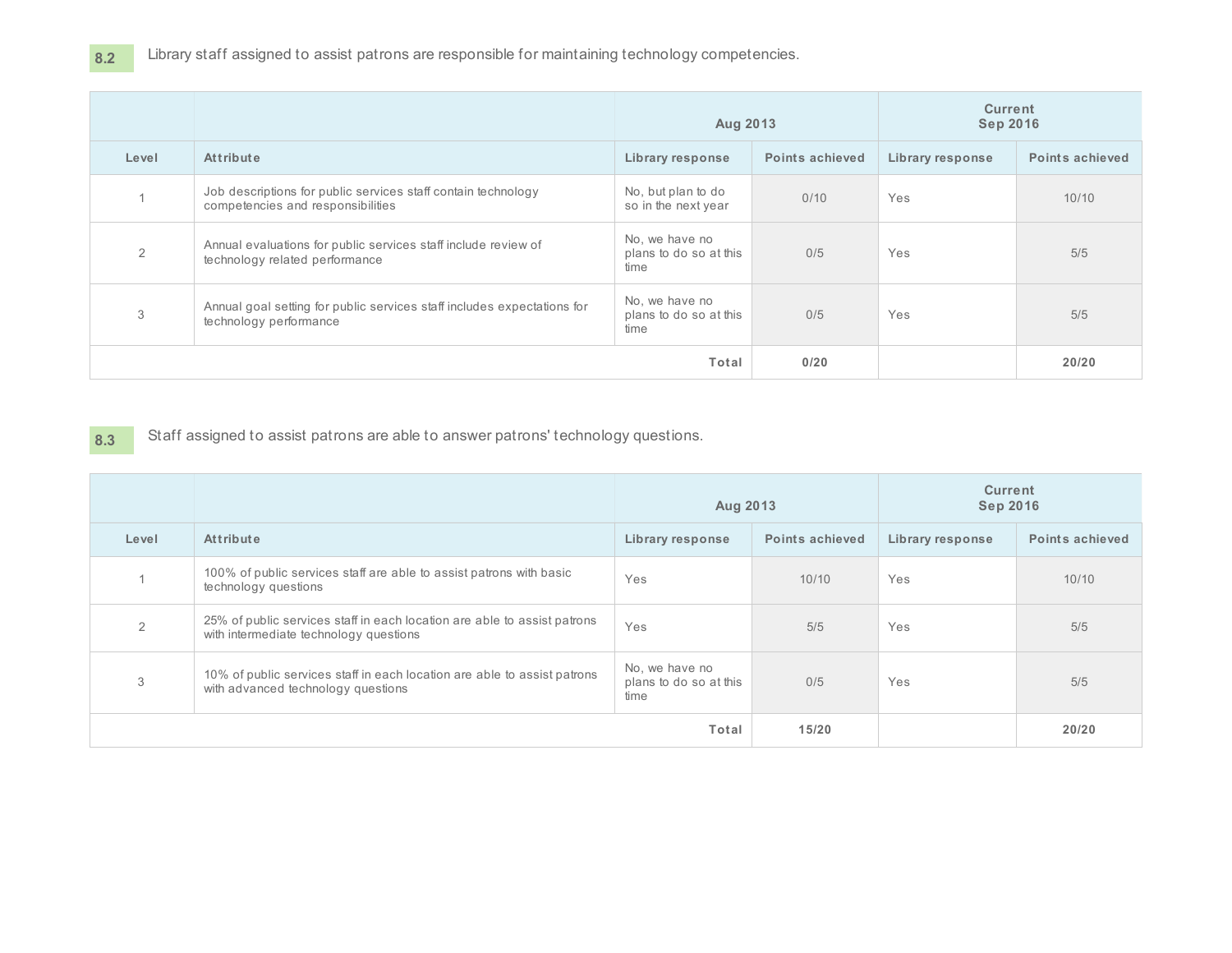**Libraries have sufficient devices and bandwidth to accommodate user demand**

**9.1**

The library has a sufficient number of device hours available on a per capita basis.

|         |                                   | Aug 2013                        |                        | <b>Current</b><br><b>Sep 2016</b> |                        |  |
|---------|-----------------------------------|---------------------------------|------------------------|-----------------------------------|------------------------|--|
| Level   | Attribute                         | Library response                | <b>Points achieved</b> | Library response                  | <b>Points achieved</b> |  |
| $1 - 3$ | Device hours available per capita | 3.99 device hours<br>per capita | 10/30                  | 3.89 device hours<br>per capita   | 10/30                  |  |
|         |                                   | Total                           | 10/30                  |                                   | 10/30                  |  |

**9.2** The library meets or exceeds the minimum bandwidth capacity necessary to support public user demand.

|         |                    |                  | Aug 2013               |                         | <b>Current</b><br><b>Sep 2016</b> |  |  |
|---------|--------------------|------------------|------------------------|-------------------------|-----------------------------------|--|--|
| Level   | <b>Attribute</b>   | Library response | <b>Points achieved</b> | <b>Library response</b> | <b>Points achieved</b>            |  |  |
| $1 - 3$ | Bandwidth capacity | Level 0          | 0/30                   | Level 3                 | 30/30                             |  |  |
|         |                    | Total            | 0/30                   |                         | 30/30                             |  |  |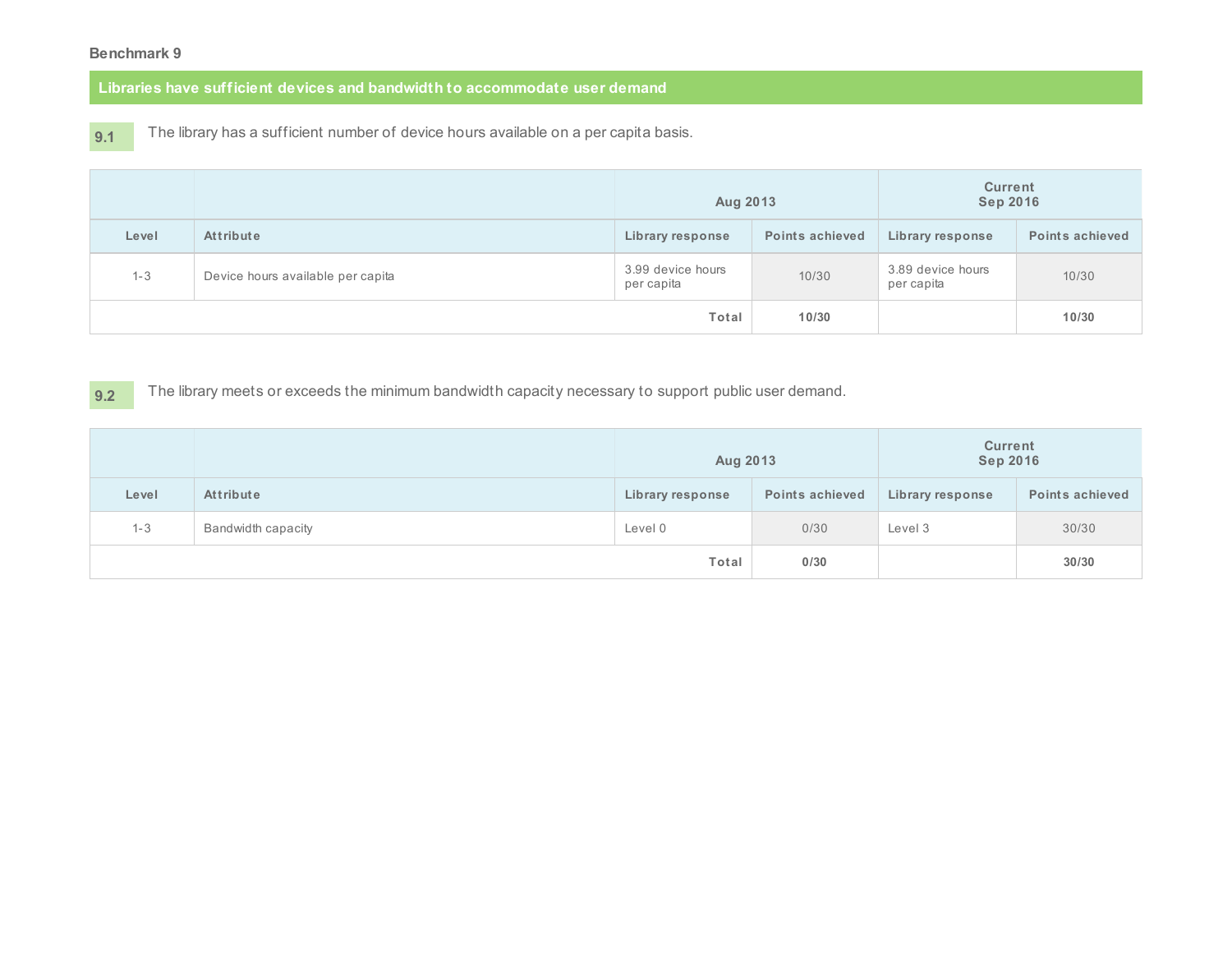| Level   | Attribute                                                                                  | Library response                                                                                                                                                               | <b>Points achieved</b> | Library response | Points achieved |  |
|---------|--------------------------------------------------------------------------------------------|--------------------------------------------------------------------------------------------------------------------------------------------------------------------------------|------------------------|------------------|-----------------|--|
|         | Library has session management software                                                    | Yes                                                                                                                                                                            | 5/5                    | Yes              | 5/5             |  |
| 1       | Library staff are empowered to extend public access sessions                               | Yes                                                                                                                                                                            | 10/10                  | Yes              | 10/10           |  |
|         | The wireless network signal extends to all public areas of the library at<br>all locations | Yes                                                                                                                                                                            | 10/10                  | Yes              | 10/10           |  |
| $2 - 3$ | Some public access terminals are designated with extended session<br>periods               | No, we have no<br>plans to do so at this<br>time                                                                                                                               | 0/5                    | Yes              | 5/5             |  |
|         | Internet-enabled devices with extended session periods are loaned<br>within the library    | <b>Current</b><br>Aug 2013<br><b>Sep 2016</b><br>No, but plan to do<br>Yes<br>so in the next year<br>No, but plan to do<br>0/5<br>Yes<br>so in the next year<br>25/35<br>Total |                        |                  |                 |  |
| 3       | Internet-enabled devices are loaned for use outside the library                            |                                                                                                                                                                                |                        |                  | 5/5             |  |
|         |                                                                                            |                                                                                                                                                                                |                        |                  | 35/35           |  |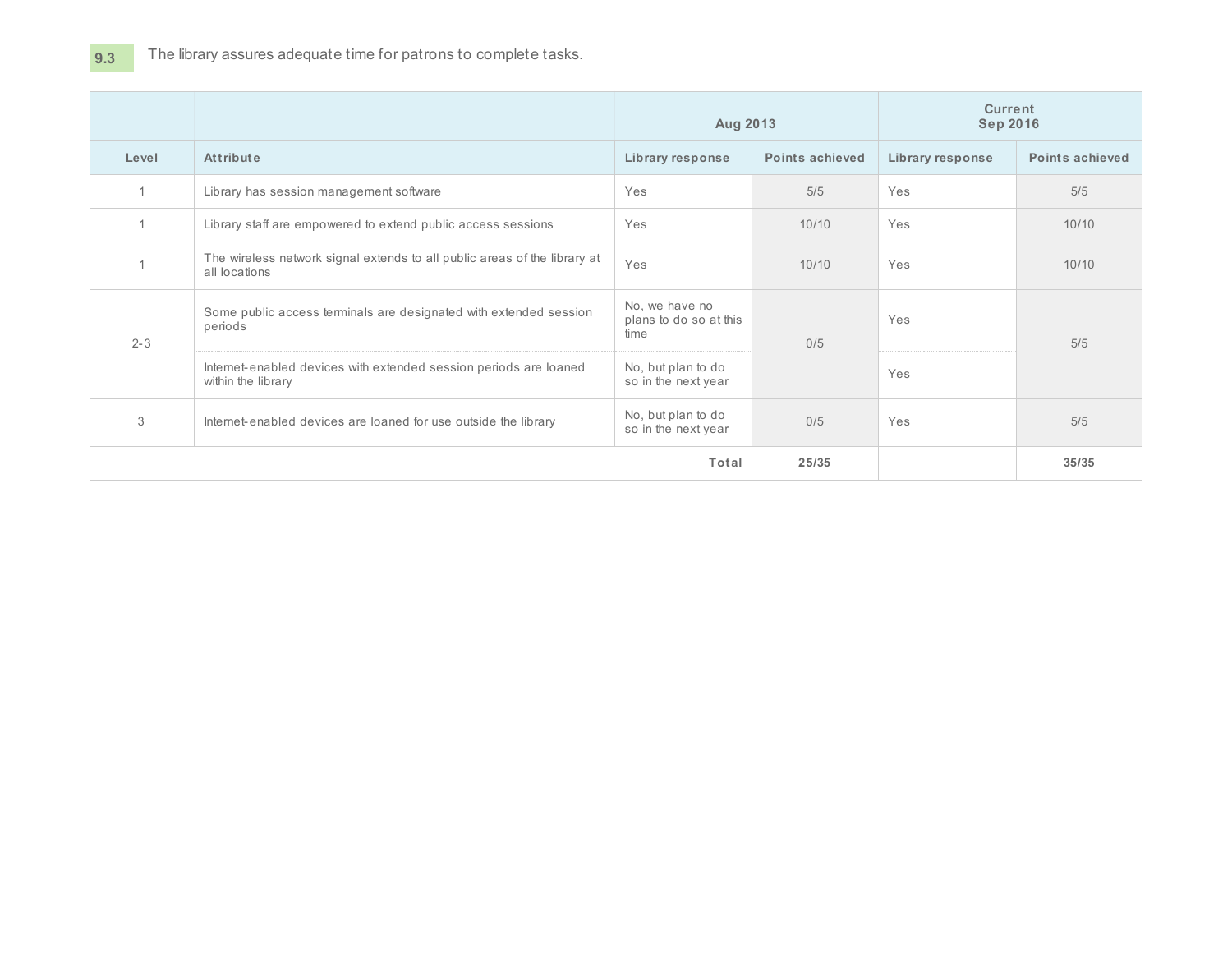|                |                                                                                                                                                                                 | Aug 2013                                         |                        | <b>Current</b><br><b>Sep 2016</b>                |                 |  |
|----------------|---------------------------------------------------------------------------------------------------------------------------------------------------------------------------------|--------------------------------------------------|------------------------|--------------------------------------------------|-----------------|--|
| Level          | Attribute                                                                                                                                                                       | Library response                                 | <b>Points achieved</b> | Library response                                 | Points achieved |  |
| 1              | Headphones are available to loan to patrons                                                                                                                                     | Yes                                              | 10/10                  | Yes                                              | 10/10           |  |
|                | Patron needs for privacy while conducting sensitive transactions are<br>accommodated through at least one of the following:<br>Installing privacy screens for computer monitors | Yes                                              |                        | Yes                                              |                 |  |
| $1 - 3$        | Placing computer monitors so they can't be viewed by other patrons                                                                                                              | No, we have no<br>plans to do so at this<br>time | 5/5                    | No, we have no<br>plans to do so at this<br>time | 5/5             |  |
|                | Installing partitions between workstations                                                                                                                                      | No, we have no<br>plans to do so at this<br>time |                        | No. we have no<br>plans to do so at this<br>time |                 |  |
|                | Having public computers in private rooms                                                                                                                                        | No. we have no<br>plans to do so at this<br>time |                        | No. we have no<br>plans to do so at this<br>time |                 |  |
| $\overline{2}$ | Patrons are able to scan documents into digital formats                                                                                                                         | No, we have no<br>plans to do so at this<br>time | 0/5                    | Yes                                              | 5/5             |  |
| $\overline{2}$ | Wireless-enabled printers are available for patron owned devices                                                                                                                | Yes                                              | 5/5                    | Yes                                              | 5/5             |  |
| 3              | Video conferencing equipment is available for public use                                                                                                                        | No, we have no<br>plans to do so at this<br>time | 0/5                    | No, but plan to do so<br>in the next year        | 0/5             |  |
| 3              | Presentation equipment (e.g., projector, microphone, etc.) is available<br>for public use                                                                                       | Yes                                              | 5/5                    | No, but plan to do so<br>in the next year        | 0/5             |  |
| 3              | Multimedia production equipment (e.g. digital cameras, audio<br>recorders, video cameras) is available for public use                                                           | No, but plan to do<br>so in the next year        | 0/5                    | Yes                                              | 5/5             |  |
|                |                                                                                                                                                                                 | Total                                            | 25/40                  |                                                  | 30/40           |  |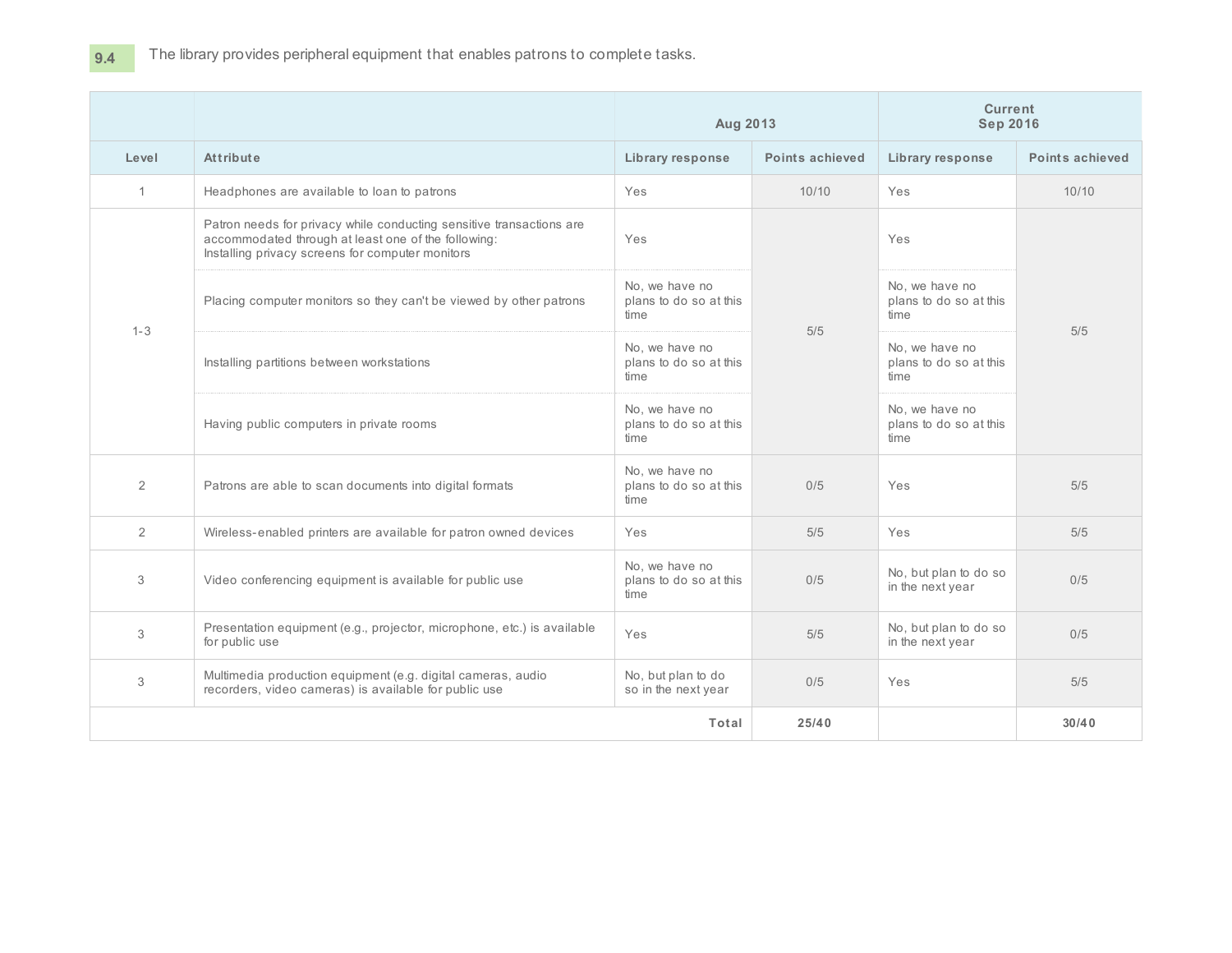# **Libraries manage their technology resources to maximize quality**

#### **10.1** The library actively manages Internet connectivity.

|       |                                                                                                                                                                                               | Aug 2013                                  |                        | <b>Current</b><br><b>Sep 2016</b> |                 |  |
|-------|-----------------------------------------------------------------------------------------------------------------------------------------------------------------------------------------------|-------------------------------------------|------------------------|-----------------------------------|-----------------|--|
| Level | Attribute                                                                                                                                                                                     | Library response                          | <b>Points achieved</b> | Library response                  | Points achieved |  |
|       | The library knows the maximum available bandwidth speed available<br>at each location                                                                                                         | Yes                                       | 5/5                    | Yes                               | 5/5             |  |
|       | Speed tests are performed on public computers to compare advertised<br>and actual bandwidth speed                                                                                             | Yes                                       | 5/5                    | Yes                               | 5/5             |  |
|       | Alerts about connectivity problems are received in real time                                                                                                                                  | Yes                                       | 5/5                    | Yes                               | 5/5             |  |
| 2     | Connectivity (up/down/ping) is continuously monitored at the network<br>level for all locations                                                                                               | Yes                                       | 5/5                    | Yes                               | 5/5             |  |
| 2     | Network traffic is monitored by packet type and volume                                                                                                                                        | Yes                                       | 5/5                    | Yes<br>Yes<br>Yes                 | 5/5             |  |
| 3     | Library allocates bandwidth for library staff functions and public Internet<br>access through separate data circuits or through hardware/software<br>mechanisms to prioritize network traffic | Yes                                       | 5/5                    |                                   | 5/5             |  |
| 3     | Network bandwidth is shaped for quality of service                                                                                                                                            | No, but plan to do<br>so in the next year | 0/5                    |                                   | 5/5             |  |
|       |                                                                                                                                                                                               | Total                                     | 30/35                  |                                   | 35/35           |  |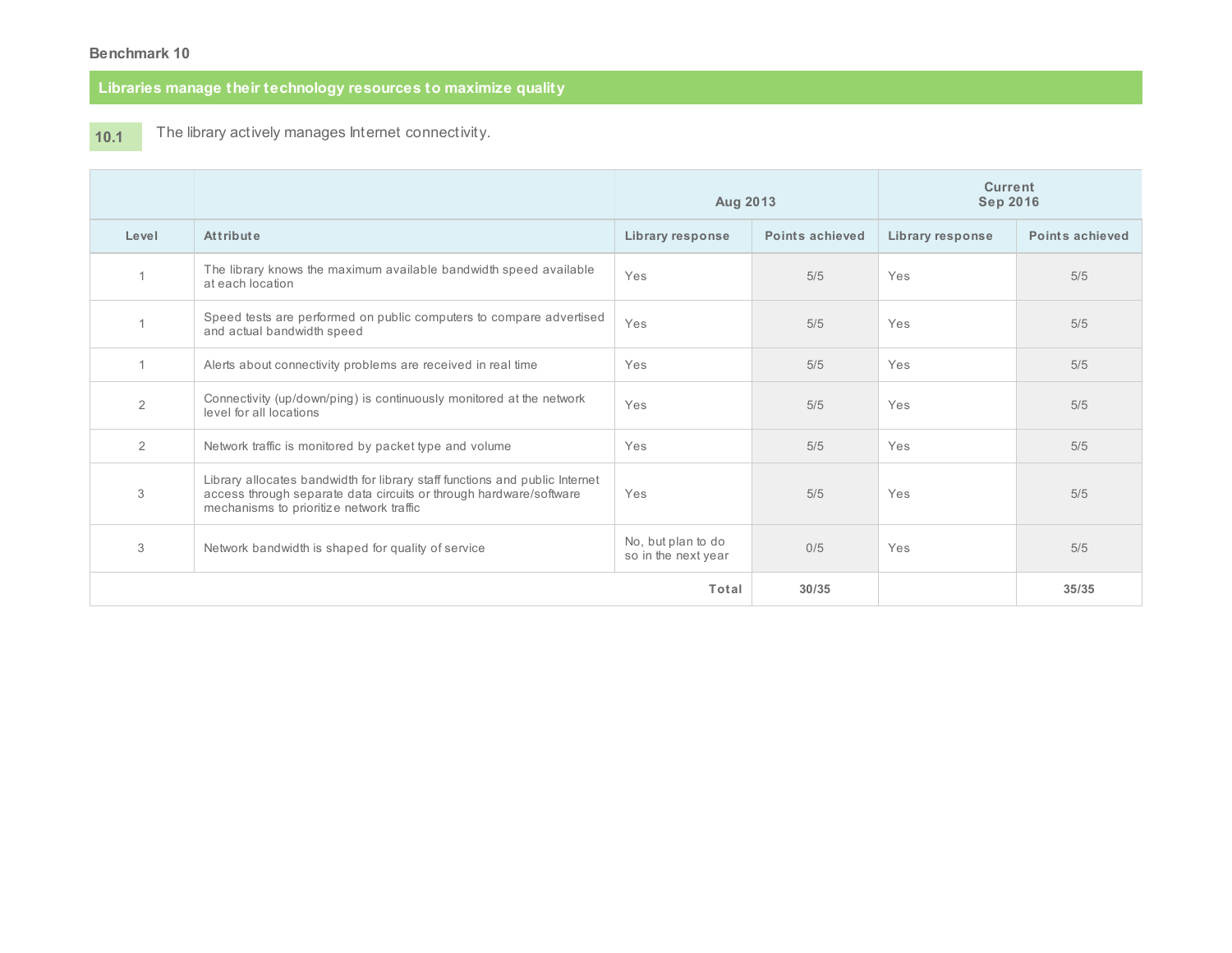|                |                                                                                                                                                             | Aug 2013                                         |                 | <b>Current</b><br><b>Sep 2016</b> |                 |  |
|----------------|-------------------------------------------------------------------------------------------------------------------------------------------------------------|--------------------------------------------------|-----------------|-----------------------------------|-----------------|--|
| Level          | Attribute                                                                                                                                                   | <b>Library response</b>                          | Points achieved | Library response                  | Points achieved |  |
|                | Library staff have access to a troubleshooting guide for network<br>devices and peripherals, including call numbers and service provider<br>information     | Yes                                              | 5/5             | Yes                               | 5/5             |  |
|                | A lockdown software program (e.g. Deepfreeze) is installed on public<br>computers                                                                           | Yes                                              | 5/5             | Yes                               | 5/5             |  |
|                | The library uses a master image deployment and recovery (e.g.<br>Clonezilla, Ghost) system for public computers                                             | Yes                                              | 5/5             | Yes                               | 5/5             |  |
| $\overline{2}$ | Cold spares are available to switch out downed devices with fresh<br>hardware within a business day                                                         | No, we have no<br>plans to do so at this<br>time | 0/5             | Yes                               | 5/5             |  |
| $\overline{2}$ | The library has access to personnel with sufficient IT expertise to<br>maintain the library's network and public technology systems                         | Yes                                              | 5/5             | Yes                               | 5/5             |  |
| 3              | The library has at least one staff member located onsite with sufficient<br>IT expertise to maintain the library's network and public technology<br>systems | Yes                                              | 5/5             | Yes                               | 5/5             |  |
|                |                                                                                                                                                             | Total                                            | 25/30           |                                   | 30/30           |  |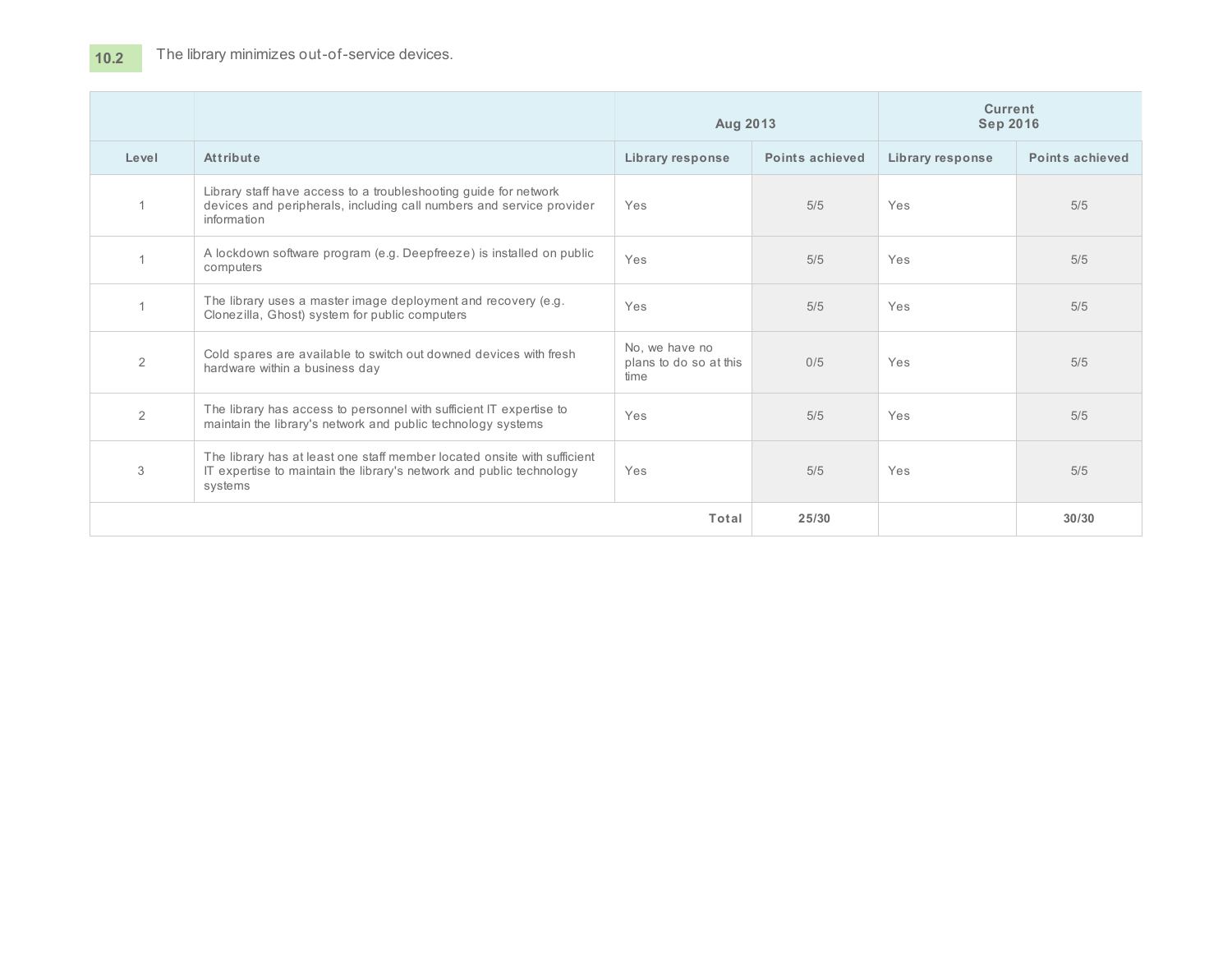# 10.3 The library tracks key measures about public technology services for planning purposes.

|       |                                                                                                                 | Aug 2013                                         |                        | <b>Current</b><br><b>Sep 2016</b>                |                        |  |
|-------|-----------------------------------------------------------------------------------------------------------------|--------------------------------------------------|------------------------|--------------------------------------------------|------------------------|--|
| Level | Attribute                                                                                                       | Library response                                 | <b>Points achieved</b> | Library response                                 | <b>Points achieved</b> |  |
|       | The following metrics are tracked on an on-going basis:<br>Number of hours public devices are in use by patrons | Yes                                              | 5/5                    | Yes                                              | 5/5                    |  |
|       | Number of attendees in technology classes                                                                       | No, but plan to do<br>so in the next year        | 0/5                    | Yes                                              | 5/5                    |  |
|       | Average wait times for public devices                                                                           | No, we have no<br>plans to do so at this<br>time | 0/5                    | No, we have no<br>plans to do so at this<br>time | 0/5                    |  |
| 2     | Number of wireless sessions                                                                                     | Yes                                              | 5/5                    | Yes                                              | 5/5                    |  |
| 3     | Number of requests for one-on-one technology help                                                               | No, we have no<br>plans to do so at this<br>time | 0/5                    | No, but plan to do so<br>in the next year        | 0/5                    |  |
|       |                                                                                                                 | Total                                            | 10/25                  |                                                  | 15/25                  |  |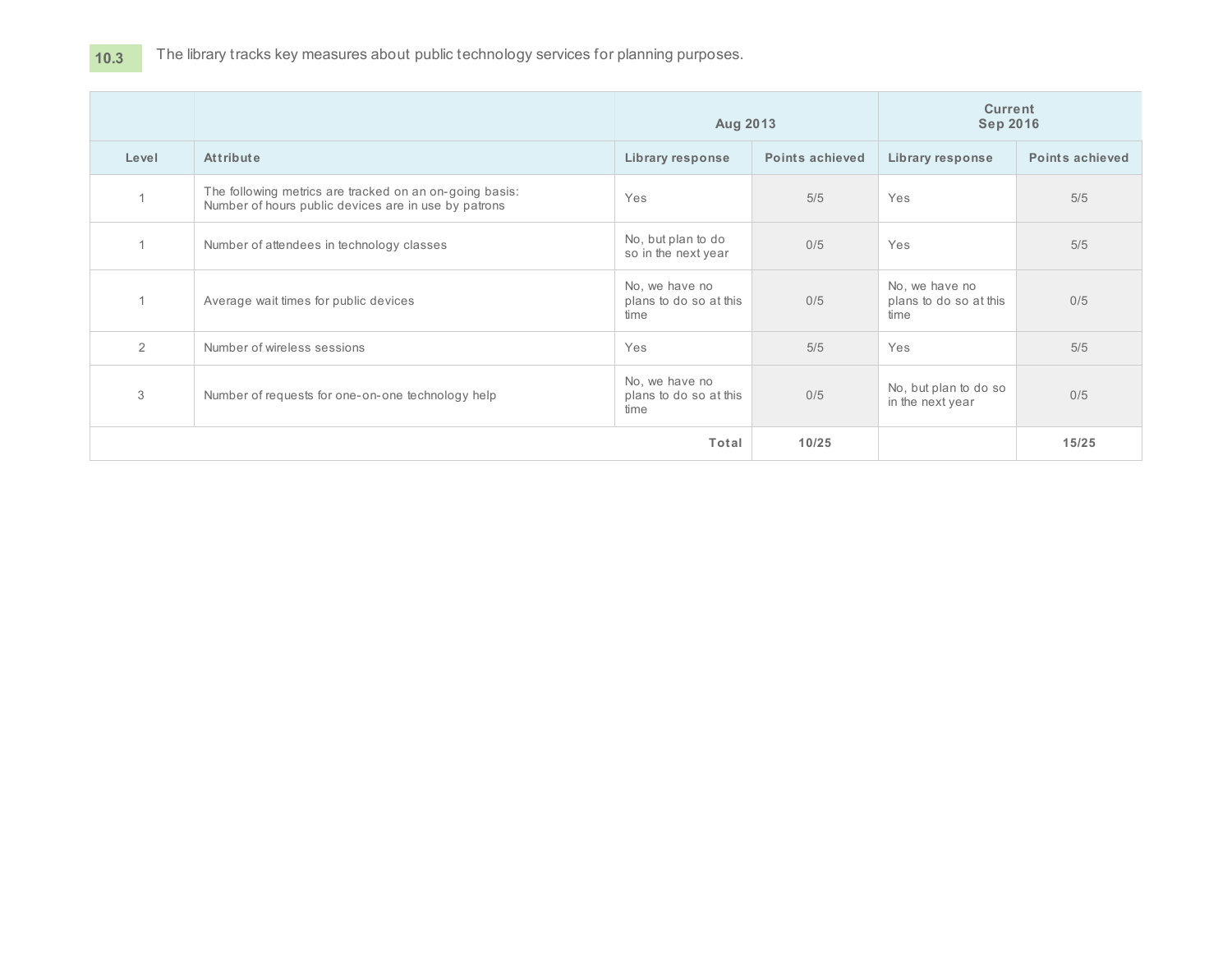### **Libraries ensure participation in digital technology for people with disabilities**

#### **11.1** The library accommodates users with disabilities.

|       |                                                                                                                                                                                                                                                                 | Aug 2013                                         |                 | Current<br><b>Sep 2016</b>                   |                 |
|-------|-----------------------------------------------------------------------------------------------------------------------------------------------------------------------------------------------------------------------------------------------------------------|--------------------------------------------------|-----------------|----------------------------------------------|-----------------|
| Level | Attribute                                                                                                                                                                                                                                                       | Library response                                 | Points achieved | Library response                             | Points achieved |
|       | At least one public terminal with assistive technology that enable use<br>by persons with visual impairments (e.g., screen readers,<br>magnification, high contrast keyboards and displays) is available at all<br>locations                                    | Yes                                              | 10/10           | No, but plan to do so<br>in the next year    | 0/10            |
|       | At least one public terminal that can be converted with assistive<br>technology to facilitate usage by people with motor and dexterity<br>impairments (e.g., touch screens, trackballs, switches, voice-<br>recognition software) is available at all locations | Yes                                              | 5/5             | No, but plan to do so<br>in the next year    | 0/5             |
|       | The library has at least one workstation in each location that can<br>accommodate a wheelchair or mobility vehicle                                                                                                                                              | Yes                                              | 10/10           | No, but plan to do so<br>in the next year    | 0/10            |
| 2     | The library website is compliant with World Wide Web Consortium<br>(W3C) disability standards as evidenced by the use of an online<br>validation service                                                                                                        | No. we have no<br>plans to do so at this<br>time | 0/5             | No, but plan to do so<br>in the next year    | 0/5             |
| 3     | Specific accessibility goals are included in the strategic plan                                                                                                                                                                                                 | No. we have no<br>plans to do so at this<br>time | 0/5             | No. would like to but<br>cannot at this time | 0/5             |
| 3     | Staff are provided with training at least annually for recognizing and<br>serving patrons with disabilities                                                                                                                                                     | No, we have no<br>plans to do so at this<br>time | 0/5             | No, but plan to do so<br>in the next year    | 0/5             |
|       |                                                                                                                                                                                                                                                                 | Total                                            | 25/40           |                                              | 0/40            |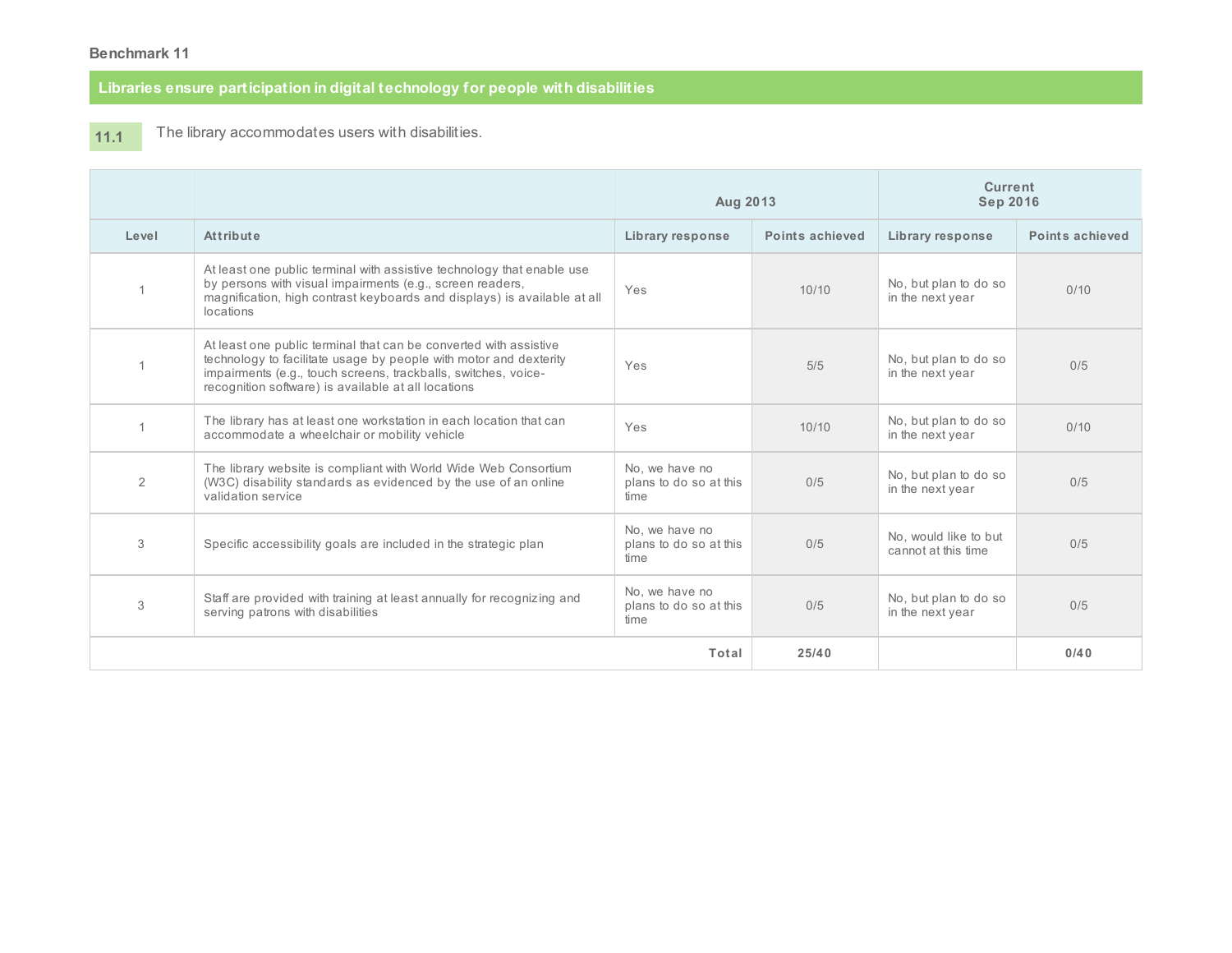#### **LOCATION DETAILS**

This section provides details about your library's results for Benchmark 9.1 and Benchmark 9.2. It contains calculations based on the information you provided for each of your library locations in the assessment.

Benchmark 9.1: Device Hours Per Capita, was calculated using the number of hours and public computers or laptops available at each location and the total population of your legal service area. This article provides more detail about how [device](http://www.libraryedge.org/sites/default/files/Article-Benchmark9.1.pdf) hours per capita are calculated.

Benchmark 9.2: Bandwidth, was calculated using the number of public computers or laptops available and wireless availability. Scores for each location were rolled up into an overall score for the library system. This article provides more detail about how bandwidth [calculations](http://www.libraryedge.org/sites/default/files/Article-Benchmark9.2.pdf) are made.

This report also provides the results from the speed tests you perf ormed at each location as part of the assessment. As recommended in Benchmark 10.1, you should carefully compare the advertised vs. actual download and upload speeds in this report. If the two measures differ drastically, you may want to contact your ISP to discuss ways in which they can improve your connectivity and reduce the difference between promised and actual download and upload speeds.

\* Values are calculated using ISP advertised speeds only.

| Location                               | Hours Open           |                | <b>Public Computers</b>    | Bandwidth (Mbps)<br>Internet     |                                  | Calculated Device Hours & Bandwidth    |                 |                            |                 |
|----------------------------------------|----------------------|----------------|----------------------------|----------------------------------|----------------------------------|----------------------------------------|-----------------|----------------------------|-----------------|
| Location                               | Weekdays/<br>Weekend | Desktops       | Laptops/<br><b>Tablets</b> | <b>Is Wireless</b><br>Available? | Download / Upload Speed<br>(ISP) | Download / Upload Speed<br>(Speedtest) | Device<br>Hours | <b>Bandwidth</b><br>Level* | Kbps /<br>user* |
| <b>ATHERTON LIBRARY</b>                | 46.00 / 11.00        | 8              | $\mathbf{0}$               | Yes                              | 1024.00 / 1024.00 Mbps           | 677.55/681.43 Mbps                     | 23.712          | 3                          | 100 825         |
| <b>BELMONT LIBRARY</b>                 | 49.00 / 11.00        | 56             | 12                         | Yes                              | 1024.00 / 1024.00 Mbps           | 786.11/891.63 Mbps                     | 212,160         | 3                          | 11862           |
| <b>BRISBANE LIBRARY</b>                | 37.00 / 6.00         | $\overline{7}$ | 3                          | Yes                              | 1024.00 / 1024.00 Mbps           | 771.84 / 706.28 Mbps                   | 22.360          | 3                          | 80 660          |
| <b>EAST PALO ALTO</b><br>LIBRARY       | 48.00 / 7.00         | 21             | 30                         | Yes                              | 1024.00 / 1024.00 Mbps           | 896.03/888.64 Mbps                     | 145.860         | 3                          | 15816           |
| <b>FOSTER CITY LIBRARY</b>             | 49.00 / 11.00        | 35             | $\overline{2}$             | Yes                              | 1024.00 / 1024.00 Mbps           | 886.43/890.11 Mbps                     | 115,440         | 3                          | 21800           |
| <b>HALF MOON BAY</b><br><b>LIBRARY</b> | 45.00 / 11.00        | $\overline{4}$ | 30                         | Yes                              | 1024.00 / 1024.00 Mbps           | 156.12 / 154.68 Mbps                   | 99.008          | 3                          | 23723           |
| MILLBRAE LIBRARY                       | 48.00 / 12.00        | 66             | $\overline{2}$             | Yes                              | 1024.00 / 1024.00 Mbps           | 722.69 / 856.02 Mbps                   | 212,160         | 3                          | 11862           |
| PACIFICA LIBRARY                       | 23.00 / 7.00         | 14             | $\overline{4}$             | Yes                              | 1024.00 / 1024.00 Mbps           | 851.08 / 765.05 Mbps                   | 28.080          | 3                          | 44 8 11         |
| <b>SANCHEZ LIBRARY</b>                 | 23.00 / 7.00         | 9              | $\overline{2}$             | Yes                              | 1024.00 / 1024.00 Mbps           | 910.01/840.47 Mbps                     | 17.160          | 3                          | 73 3 2 7        |
| PORTOLA VALLEY<br><b>LIBRARY</b>       | 38.00 / 6.00         | 12             | 3                          | Yes                              | 1024.00 / 1024.00 Mbps           | 699.31/713.55 Mbps                     | 34,320          | 3                          | 53773           |

\* Values are calculated using ISP advertised speeds only.

| Location    | Hours Open            |          | <b>Public Computers</b> | Internet                  |                                  | Bandwidth (Mbps)                       |                 | Calculated Device Hours & Bandwidth |                |
|-------------|-----------------------|----------|-------------------------|---------------------------|----------------------------------|----------------------------------------|-----------------|-------------------------------------|----------------|
| Location    | Weekdays /<br>Weekend | Desktops | Laptops/<br>Tablets     | Is Wireless<br>Available? | Download / Upload Speed<br>(ISP) | Download / Upload Speed<br>(Speedtest) | Device<br>Hours | Bandwidth<br>$Level*$               | Kbps/<br>user* |
| CAN CADI OC |                       |          |                         |                           |                                  |                                        |                 |                                     |                |